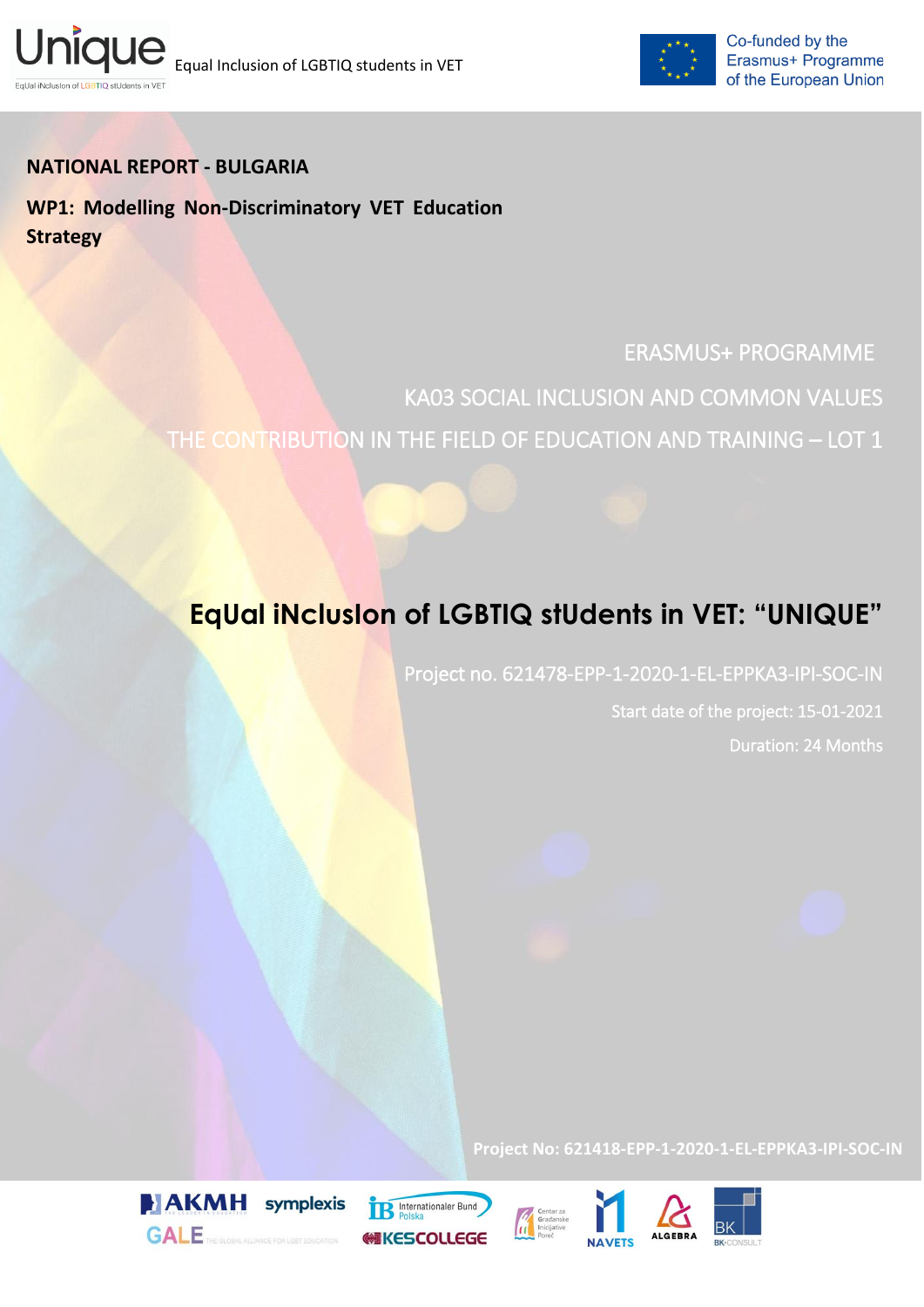



#### **PROJECT INFORMATION**

| Project Acronym   UNIQUE |                                                             |
|--------------------------|-------------------------------------------------------------|
|                          | Project Title   Equal Inclusion of LGBTIQ students in VET   |
|                          | Agreement Number   621478-EPP-1-2020-1-EL-EPPKA3-IPI-SOC-IN |
|                          | EU Programme   ERASMUS+ KA3 Support for Policy Reform       |
|                          | Project Website   https://uniqueproject.eu/                 |

Authoring Partners | NAVETS Date | October 2021 Version Final Approved by  $\vert$  Symplexis & AKMI S.A. Dissemination Level | Public

#### **Disclaimer**

The European Commission support for the production of this publication does not constitute endorsement of the contents which reflects the views only of the authors, and the Commission cannot be held responsible for any use which ma y be made of the information contained therein.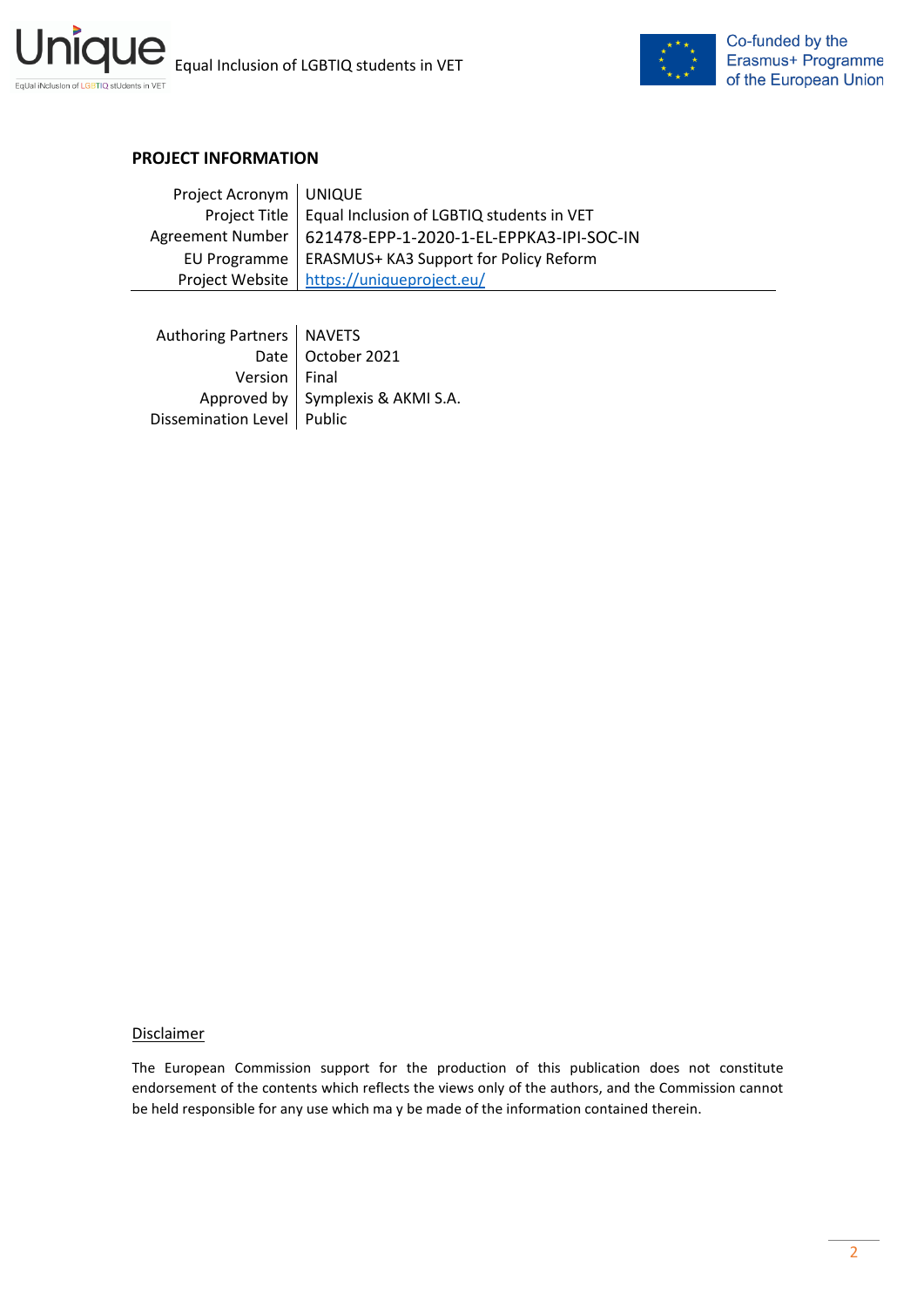

# Table of Contents

| B3. Online Survey with VET students/learners and teachers/trainers21 |  |
|----------------------------------------------------------------------|--|
|                                                                      |  |
|                                                                      |  |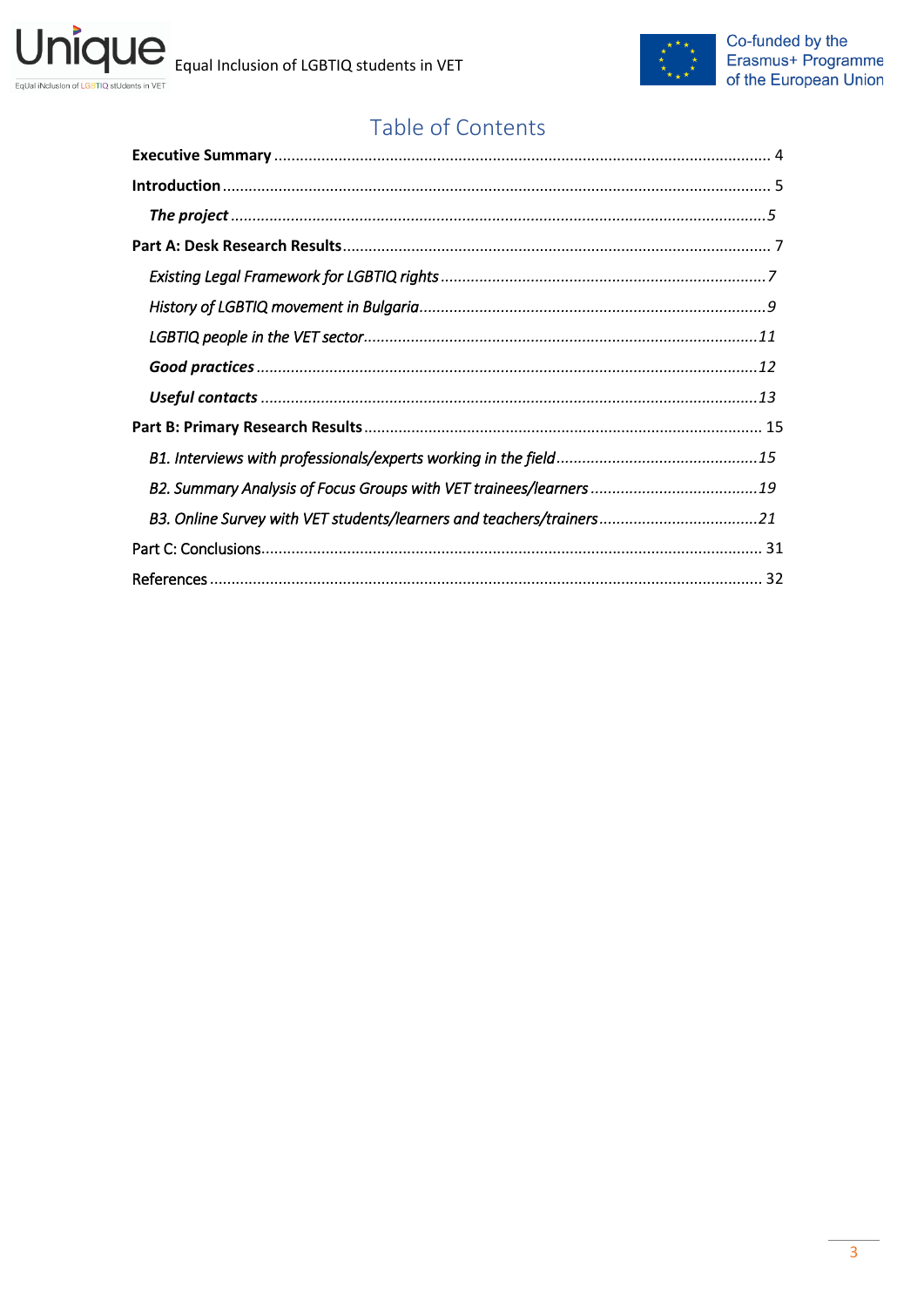

## <span id="page-3-0"></span>Executive Summary

This report constitutes the findings from a research that was carried out in Bulgaria for the development of a non-discriminatory VET educational strategy that will promote gender equality and inclusion, challenging discrimination and human rights violations based on gender and gender identity, and other forms of exclusion. Specifically, the report summarizes the information that was collected through the conduction of field-specific literature review, focus groups and in-depth interviews regarding the level of discrimination encountered by LGBTIQ learners in the national VET environment. This way, it will contribute to the development of a training methodology for VET Teachers/Trainers which is expected to foster a more inclusive VET environment for the benefit of LGBTIQ students.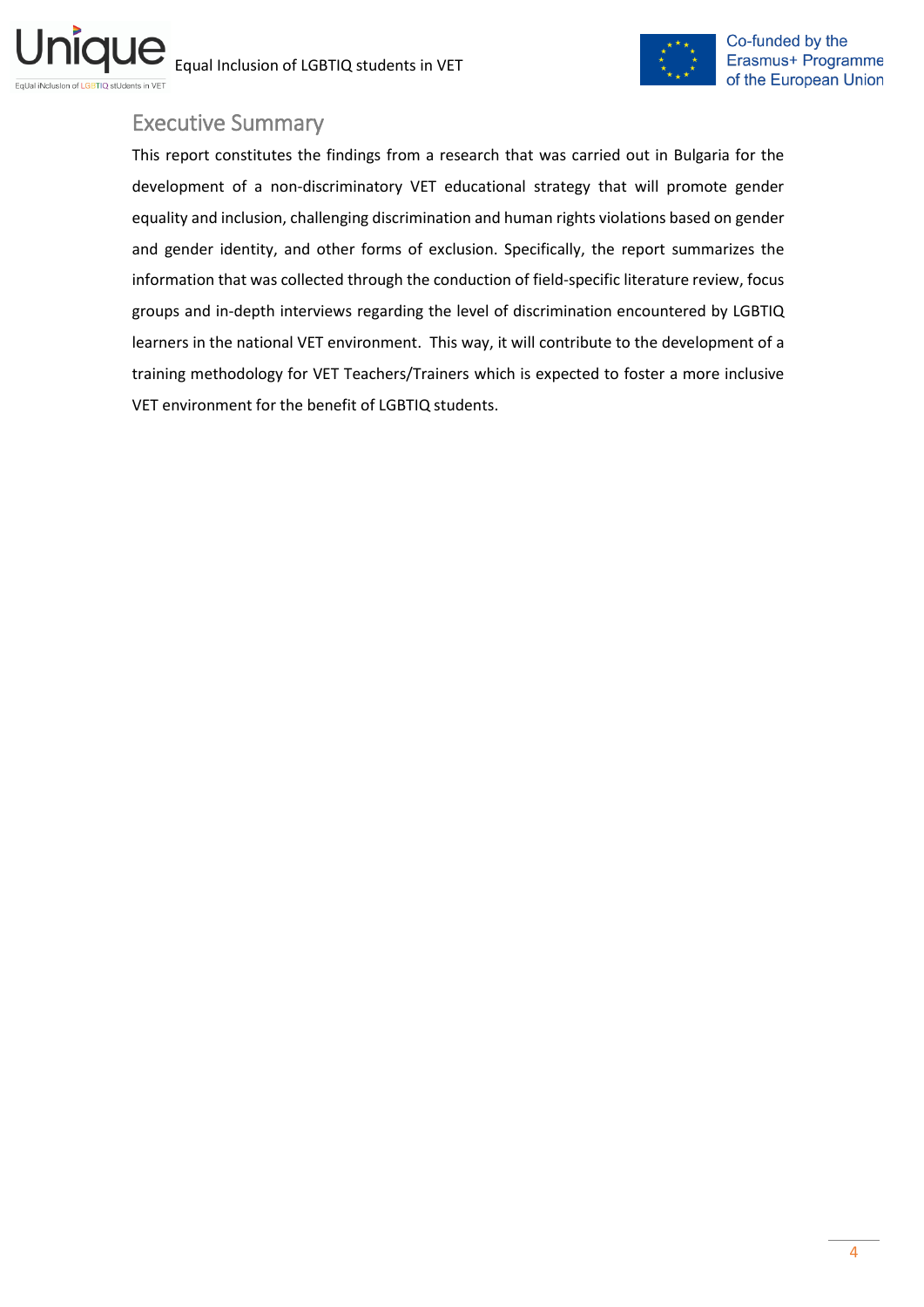

## <span id="page-4-0"></span>Introduction

#### <span id="page-4-1"></span>*The project*

Discrimination against LGBTIQ people is a reality, even in countries where LGBTIQ individuals' civic rights are well established. Despite the progress that has been made and their legal recognition in all OECD countries, LGBTIQ people are still far from being offered equal opportunities in education, work or healthcare. They are stigmatized and frequently refused access to normal jobs. The study of the Eurobarometer on Discrimination 2019 on how comfortable the respondents would feel if one of their colleagues would be a transgender person, is revealing, with the EU average to be below 50%. *The exclusion of LGBTIQ people from the professional field could be further spiralled by early school drop-out and low performance which is an imminent result of constant bullying and direct discrimination* (2015, Overview of Youth Discrimination in the European Union).

Nevertheless, *current educational structure is distant from being characterized as inclusive*. On the contrary, it seems to be lagging the social reality, particularly *in the VET sector, which, counter to the compulsory education, has been neglected.* 

Taking those elements into consideration, our proposal aims at *reversing the perceptions and attitudes towards LGBTIQ learners in VET education*. Classic educational material replicates the traditional gender norms, contributing, thus, to the perpetuation of the discrimination and stereotypes, even unintentionally or unconsciously. Besides, *VET teachers are not trained or prepared to openly discuss* in the classroom issues that are considered "sensitive" or *may be biased themselves.* 

The objectives of UNIQUE could be summarized as follows:

- **O1**: **Provide** a **renewed skillset** to VET teachers
- **O2**: Highlight the significance of **diversifying manuals and educational materials**
- **O3**: Introduce **new training methods** which promote the active involvement **of VET teachers**
- **O4**: **Reduce school drop-out rates**
- **O5: Motivate LGBT people and provide a clear pathway towards employment**
- **O6**: Set up **effective monitoring mechanisms**
- **O7: Raise awareness on LGBTIQ issues**, combat stereotypes
- **O8: Promote equality, human rights and EU values**
- **O9: Support local economies with qualified workforce**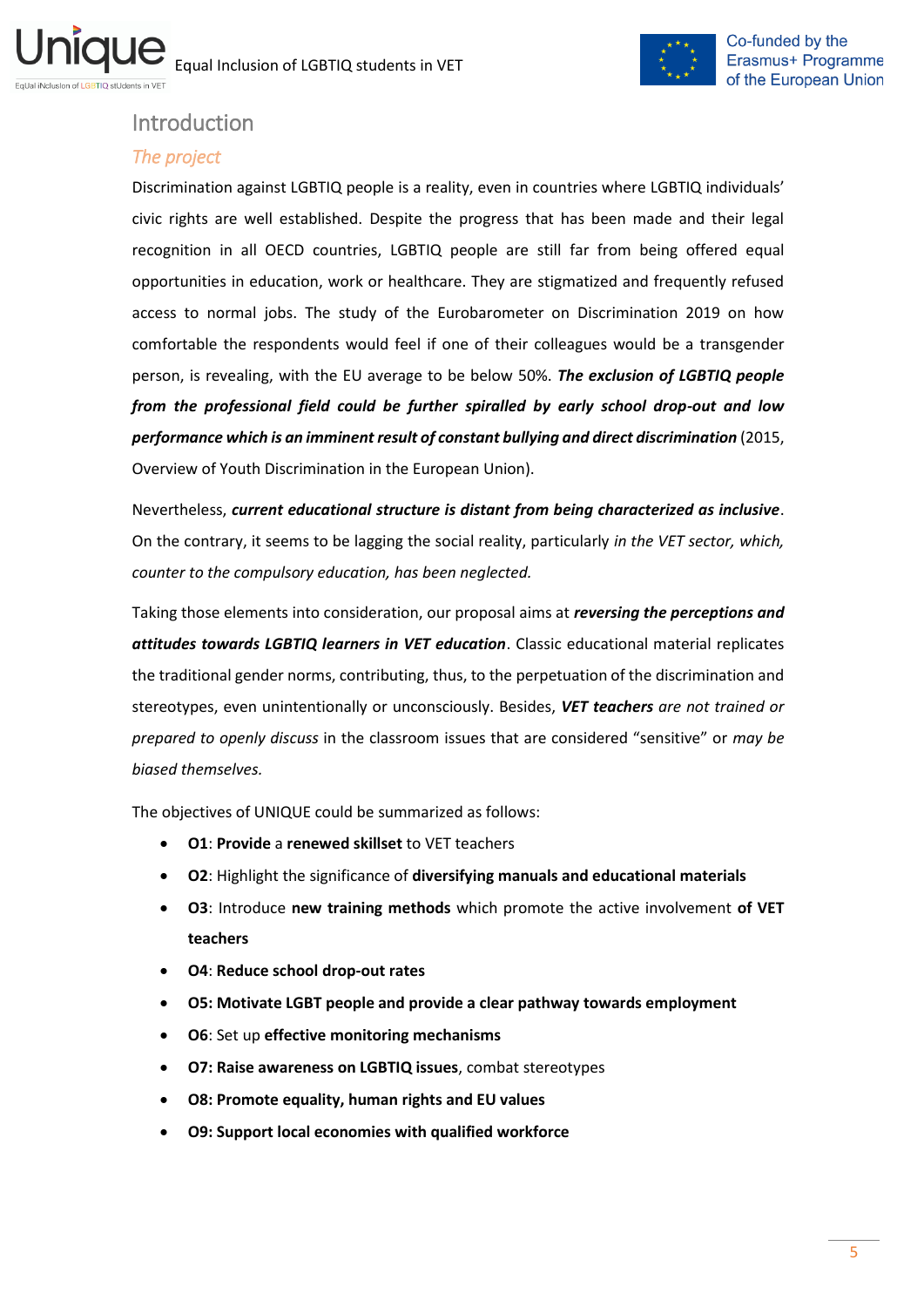



#### **TARGET GROUPS**

The UNIQUE project has a solid and coherent *multi-level approach* that is going to target both **individuals** (A) and **institutions** (B), ensuring that a useful transition from policy change to policy implementation is succeeded.

More specifically, the project strategy aims at engaging the following target groups:

#### **Individuals**

- 1. LGBTIQ People (i.e., VET students and communities)
- 2. VET teachers and Staff
- 3. Others (including): NGOs, Parents of LGBTIQ, employers, representatives of the educational
- or professional sector, trade unions etc.

#### **Institutions**

- 4. VET Providers
- 5. LGBTIQ organized communities and established institutions at European and national level
- 6. European and national authorities

#### **EXPECTED RESULTS**

- 1) A comprehensive methodology on how to develop gender diversity friendly curricula, avoiding stereotypes and discriminatory patterns
- 2) A Curriculum that will promote gender-based diversity for the benefit of LGBTIQ students
- 3) Introduction of UNIQUE Ambassadors in VET environment
- 4) Roll out of the methodology on the field by screening VET curricula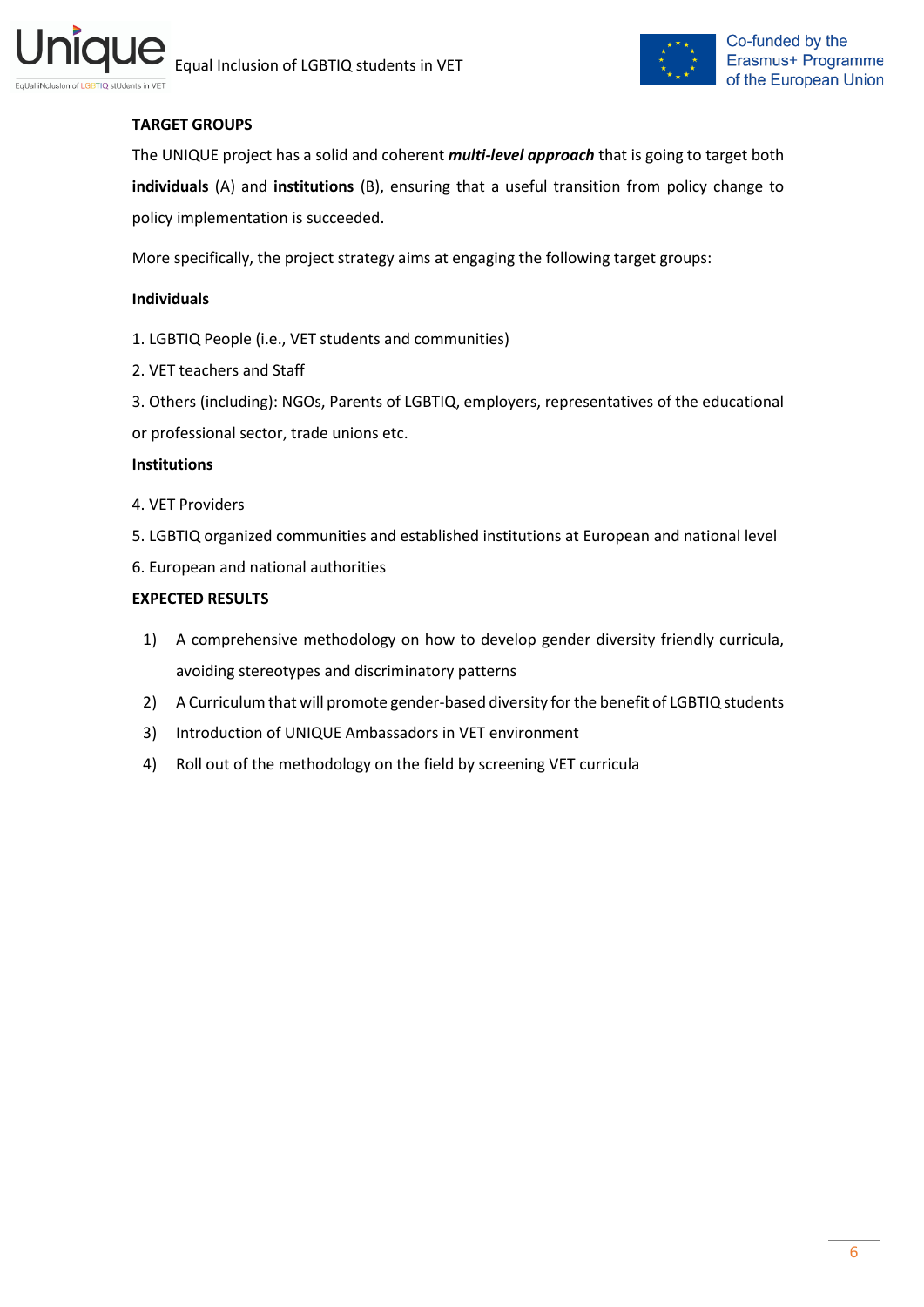

# <span id="page-6-0"></span>Part А: Desk Research Results

## <span id="page-6-1"></span>*Existing Legal Framework for LGBTIQ rights*

Since 1 January 2004, the Protection Against Discrimination Act of 2003 has prohibited discrimination on the basis of race, sex, religion, disability, age and sexual orientation in all areas (employment, social security, membership of professional organizations, and associations, the provision of goods and services, education, military service, health services, housing, etc.). Under the law, sexual orientation is defined as "heterosexual, homosexual or bisexual orientation". Nevertheless, lesbian, gay, bisexual and transgender (LGBT) people continue to face discrimination and exclusion across all social areas in Bulgaria.

The Act Against Discrimination is a single equality act integrating the EU Employment Equality Directive (2000/78/EC). The Act bans discrimination unequivocally on any ground protected under international law or domestic legislation, including sexual orientation. The Act explicitly bans direct and indirect discrimination, harassment, incitement to discrimination and victimisation. However, transgender persons are not protected from discrimination based on gender, gender identity or gender expression, as the Bulgarian legislation does not differentiate "sex" from "gender".

There is little representative and reliable information about the situation of LGBTIQ persons in Bulgaria. The national census data does not include LGBTIQ people. There are no governmental researches and monitoring mechanisms in relation to LGBTIQ issues.

In general, the extensive anti-discrimination legislation is hindered by, among other things, police reluctance to report and prosecute cases of LGBTΙQ violence. Besides, the society itself is not tolerant towards LGBTIQ people. In a nation-wide survey, more than two-thirds of the participants (68.3%) said they would not enrol their child in a school if they knew one of the teachers was homosexual, and 45.5% said that they would not hire a homosexual. Discrimination remains difficult to identify or address due to the general invisibility of LGBTIQ persons. (COWI, 2010 Bulgaria Sociological study). 46% would find it unacceptable if their child was homosexual (Sociological Agency Skala, 2007).

NGOs report discrimination and bullying at school against LGBTIQ people. According to the data, the Bulgarian educational curriculum is strictly gender biased, representing strong heteronormative and sexist role of the man and the woman, excluding LGBTIQ people. Their research also shows that 70% of the responding homosexual students drop out school or miss classes because of systematic harassment and 50% of them attempt suicide after such bullying in school. There is no evidence for follow-up or preventative measures taken by the Ministry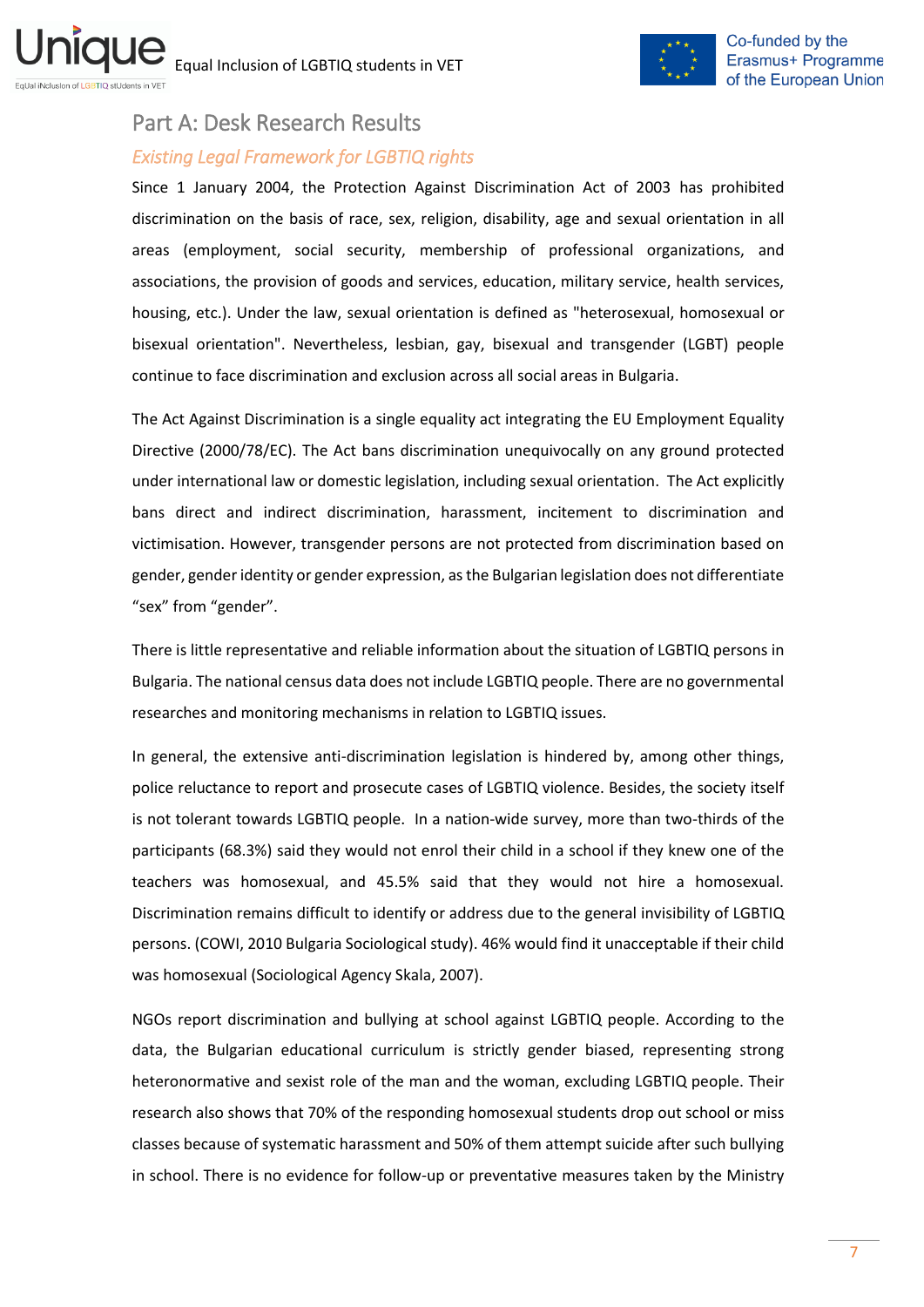

of Education and Science, nor other governmental agencies. There is a clear evidence of discrimination and bullying against LGBTIQ people in the educational system and it can be assumed that such homophobic environment leadsto low education levels, lack of professional experience and social skills for the LGBTIQ people, which makes them vulnerable on the labour market. Additionally, there are no vocational training programmes developed by the government to tackle this issue, therefore there is no objective to raise LGBTIQ people's competitiveness and equal opportunities on the labour market.

For the above-mentioned reasons, recommendations have been made to the Bulgarian government to:

- Ensure that education is directed to the development of each student's personality, talents, and mental and physical abilities to their fullest potential, and that it responds to the needs of students of all sexual orientations and gender identities;

- Ensure that education methods, curricula and resources serve to enhance understanding of and respect for, inter alia, diverse sexual orientations and gender identities, including the particular needs of students, their parents and family members related to these grounds;

- Take proactive and adequate measures to address homophobic and transphobic bullying and discrimination against LGBTIQ students and teachers.

With regards to the educational sector, the Ministry of Education established, in 2012, the Mechanism for counteracting bullying and violence in the institutions of preschool and school education (Order of the Minister of Education, RD09-611/18.05.2012). This Mechanism was developed by an interdepartmental working group with representatives of the institutions and civil society, with the aim to protect the rights of all students and learners in education and training, against discrimination of any kind. The Mechanism is in line with some provisions of the Protection Against Discrimination Act:

"Art. 29. (2) The management of an educational institution shall take effective measures for the prevention of all forms of discrimination that take place in an educational place in the country and are exercised either by a person from the pedagogical or non-pedagogical personnel or by a student.

Art. 30. The head of the educational institution shall put in an accessible place the text of the law, as well as all the provisions of the internal school regulation that is in place regarding the protection from discrimination.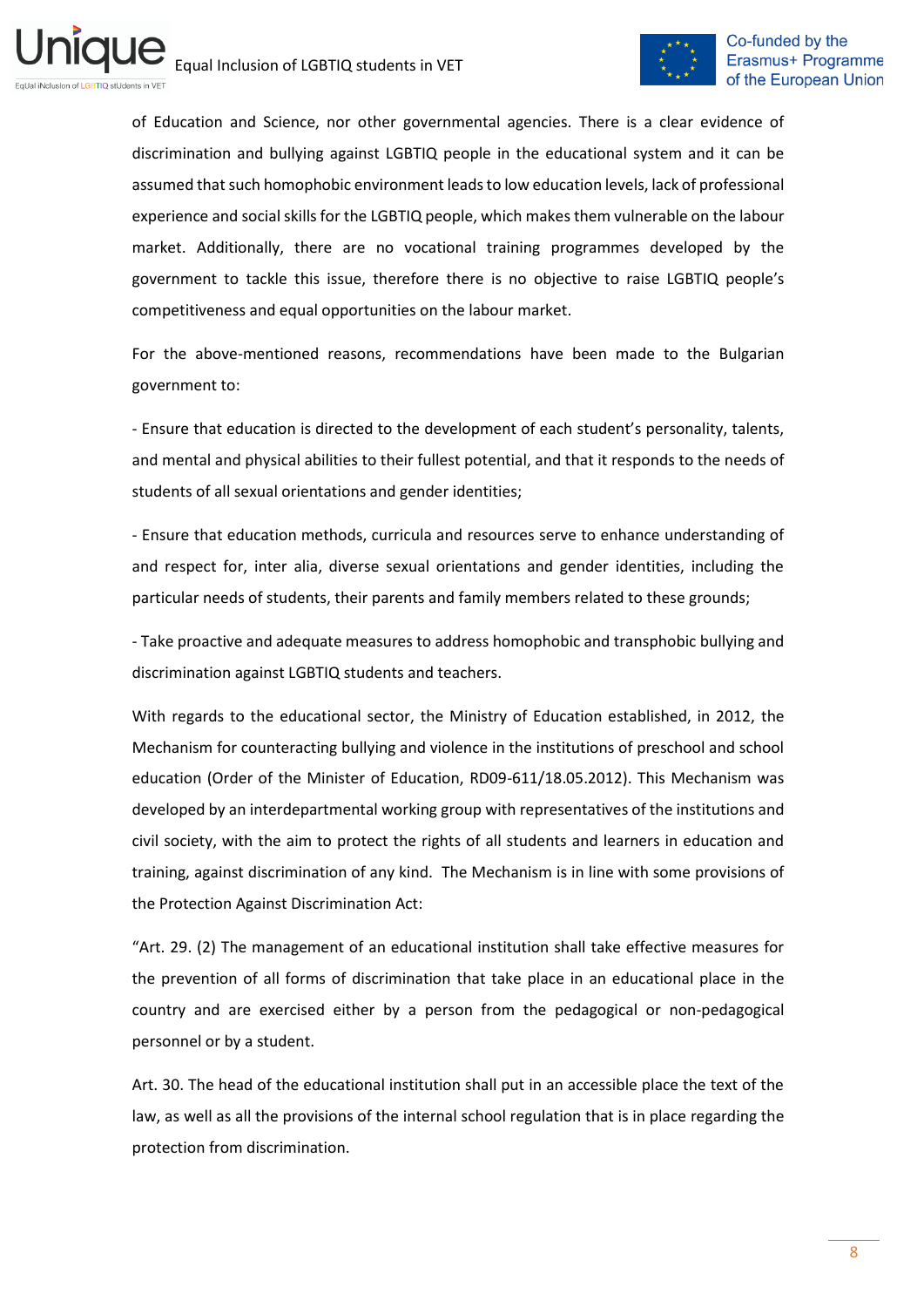

Art. 31. The head of an educational institution, having received a complaint of a student who considers himself/herself/themselves a subject of harassment by a person from the pedagogical or non-pedagogical personnel or by another student, shall be obliged to inquire the incident immediately and take measures for the termination of the harassment, as well as for imposing disciplinary liability."

## <span id="page-8-0"></span>*History of LGBTIQ movement in Bulgaria*

The inception of the LGBTIQ rights movement in Bulgaria was in 1992 when the **Gemini Bulgarian Gay Association**, based in Sofia, was legally registered by an HIV-positive gay couple and became the main LGBTIQ organization in the country. Gemini launched the first Bulgarian gay radio broadcast in 2006. The show enjoyed widespread popularity and was aired live every Sunday. In October of the same year, Gemini hosted the International Lesbian and Gay Association's annual European conference, after being elected by 221 representatives of national and European member organizations two years ago. The conference, focusing on European families, was attended by delegates of ILGA member organizations, as well as other human rights activists.

In 2006, the same organization hosted the International Lesbian and Gay Association (ILGA) European Conference in Sofia. The theme was "We Are Family - Our Families in Europe and the European Family". Later Gemini continued with several projects, focusing on enforcing the antidiscrimination law at schools and workplaces. It also organized the Pride event for Saturday, 28<sup>th</sup> of June, 2008. Shortly after, in 2009, Gemini discontinued its work and is currently nonoperational.

Currently, there are several LGBTIQ rights organizations in Bulgaria:

**Foundation Bilitis**, established in 2004. In the first few years since its inception, Bilitis Resource Center was working primarily on the grassroots level with the purpose to contribute to the social inclusion of lesbians, bisexual women and transgender people. Typical activities of that period were the organization of self-support groups for lesbians and bisexual women, leadership camps, sports activities, and discussion clubs. Since 2005, Bilitis has become coorganizer of the annual LGBTIQ cultural festival at the Red House Center for Culture and Debate in Sofia, which exhibits art work of LGBTIQ artists, and increases the visibility of queer art in Bulgaria. Besides being a unique cultural event, the LGBTIQ festival also is a platform for voicing the opinions of LGBTIQ people on topics of interest to them, such as the media coverage of LGBTIQ issues, the same-sex registered partnerships, and incidents of discrimination on the basis of sexual orientation and gender expression. In 2009, in partnership with a wide informal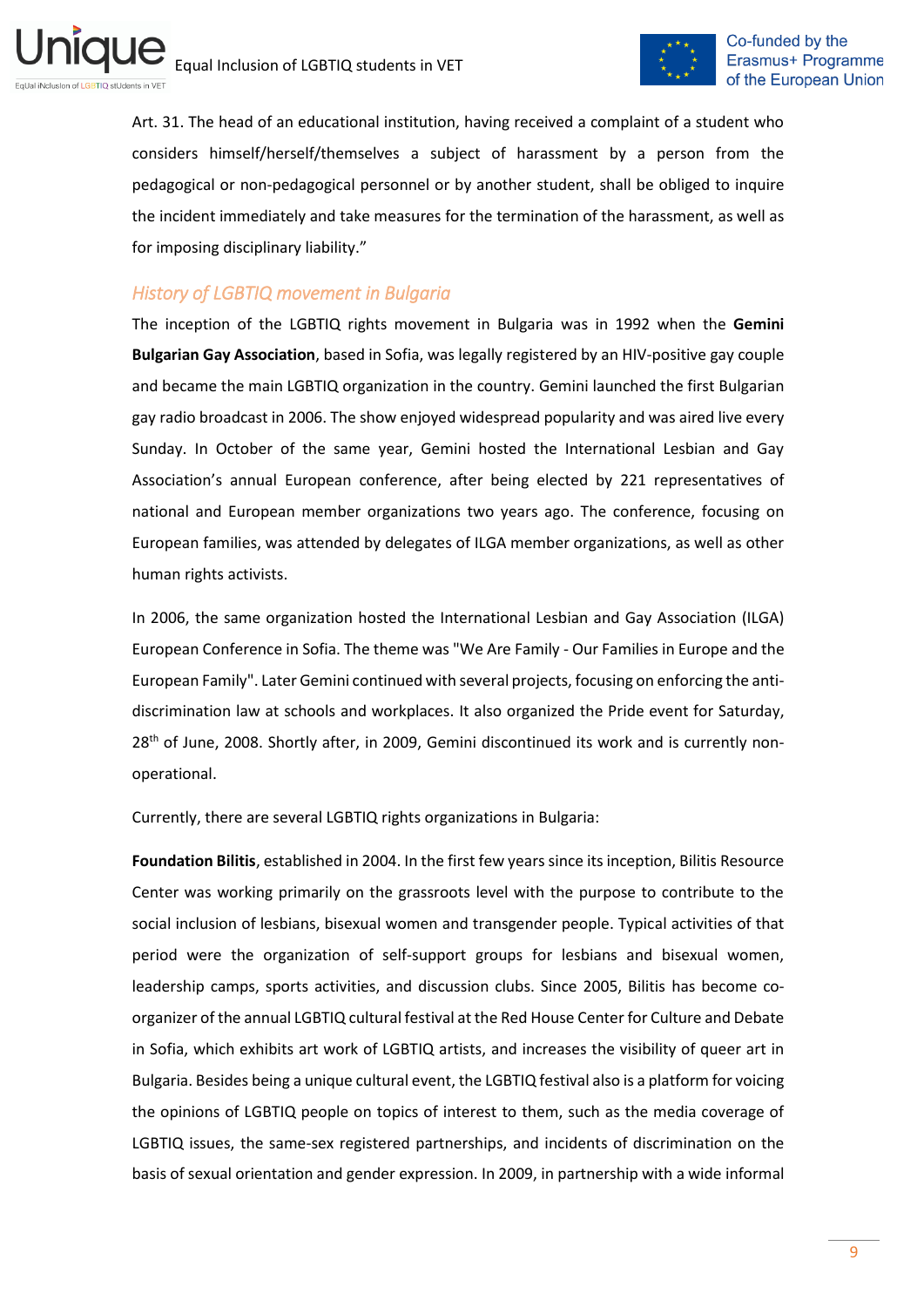

group of LGBTIQ activists, Bilitis co-organized the second annual LGBTIQ Pride event in Sofia, that was held on the  $27<sup>th</sup>$  of June under the motto "Rainbow Friendship". It is noteworthy that their participation in the preparation and carrying out of this event raised their confidence that about undertaking national-level advocacy work for LGBTIQ rights.

**LGBT Youth Organization "Deystvie"** – [https://en.deystvie.org/about-us,](https://en.deystvie.org/about-us) is a non-profit human rights organization, formed in the beginning of 2010 and officially registered in May 2012. Its main purposes are to ensure and defend the rights of the LGBT (lesbian, gay, bisexual and transgender) people, fighting against homophobia, overcoming society's disinformation regarding sexual orientation and gender identity and developing a confident young LGBT community in Bulgaria[, https://www.facebook.com/lgbtdeystvie](https://www.facebook.com/lgbtdeystvie)

**GLAS** / Gays and Lesbians Accepted in Society / – [https://glasfoundation.bg/en,](https://glasfoundation.bg/en) established in 2014, is a non-governmental organization which aims to deliver positive change for lesbian, gay, bisexual and transgender people in Bulgaria, ensuring full equality and protection from all forms of discrimination. GLAS Foundation focuses on headline targets like positive representation of the LGBT community in the society, working with parents of gay people and holding public campaigns, combating homophobic hate crimes and promoting tolerance. <https://www.facebook.com/glasfoundation>

**Single Step Foundation** – [https://singlestep.bg/en,](https://singlestep.bg/en) founded in 2016. Its mission is to help LGBTI youth, their families, friends and allies in Bulgaria in the process of recognizing, coming out and affirming their sexual orientation and gender identity. It launched the first licensed online support chat in the country in October 2017,<https://www.facebook.com/singlestepbg>

**LGBT Plovdiv** – a small LGBT organization based in Plovdiv and its suburban region, <https://www.facebook.com/lgbt.plovdiv>

**Pride Parades** – [https://www.facebook.com/sofiaprideparade,](https://www.facebook.com/sofiaprideparade) have been organized in Sofia in June every year, drawing more and more participants as well as the support of political parties, local businesses and embassies. In 2017, the parade was attended by more than 3,000 participants and was supported by 18 diplomatic missions. The Pride Week also included a film programme and an art festival. In 2019, around 6,000 attendees marched in the gay Pride Parade. This year's event was supported by 25 diplomats and representatives of international organizations and foundations.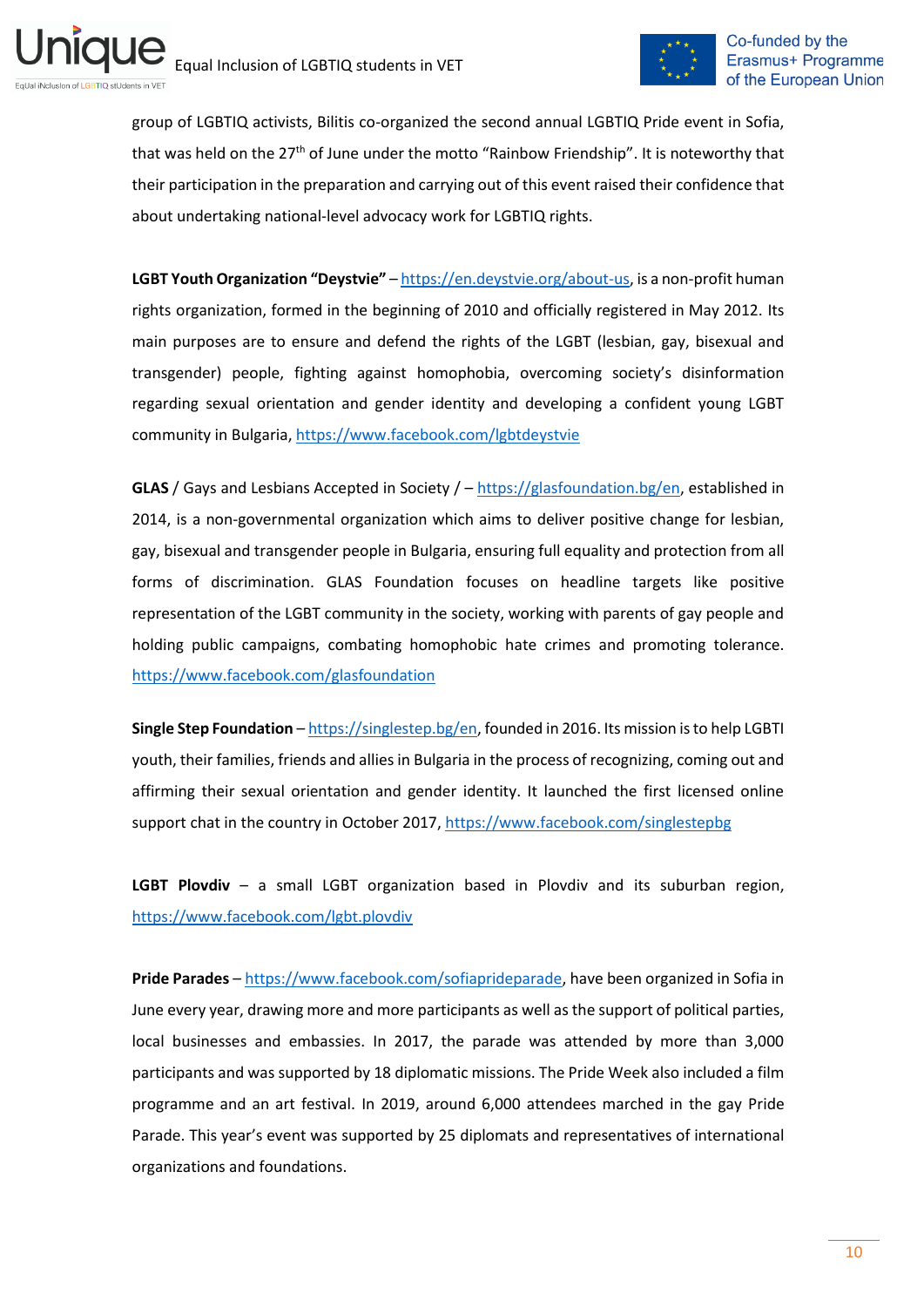

It should be emphasized that, despite LGBTIQ activism, in 2020 Bulgaria was ranked 37 of 49 European countries for LGBTIQ rights protection by ILGA-Europe. Like most countries in Central and Eastern Europe, post-Communist Bulgaria holds socially conservative attitudes when it comes to such matters as homosexuality.

#### <span id="page-10-0"></span>*LGBTIQ people in the VET sector*

Although there is a lack of statistics and data regarding LGBTIQ people in the VET sector in Bulgaria and their treatment, the discrimination patterns against them are similar to those reported in other levels of education.

According to a survey of Sociological Agency Skala, 48.3% of the respondents felt insecure at school because of their sexual orientation and 31.2% felt insecure about the way they expressed their gender. The vast majority (82.9%) of LGBTIQ students reported that they were coming across insults by other students often or very often at school. In addition, more than half (57.4%) of the students reported that they had heard homophobic insinuations at least once by their teachers or other school staff. Students who reported hearing homophobic comments in school, were asked how often teachers or other school staff were present and, if so, how often they intervened. As much as 46.6% replied that the staff never intervened.

Participants in the survey were asked how often they were verbally bullied during the past year (e.g., insulted or threatened) at school because of their sexual orientation, gender identity or gender expression. Most of them (70.6%) reported that they had been verbally harassed at some point based on any of these three characteristics. Regarding physical bullying, one third (34.2%) of LGBTIQ interviewees admitted they had been victims of abuse (e.g. being pushed) and 19.1% of them had been attacked because of their sexual orientation, gender identity or gender expression. More than half of them (54%) never reported these incidents to the staff or shared these incidents with a member of their family (55%). It is also revealing that, in this study, 51,9% of the students who answered that they intended to emigrate declared that the main reason for their consideration was the discrimination they experienced based on sexual orientation and gender identity.

The results of the report show that the school environment in Bulgaria tolerates homophobic behaviour and offensive language towards students, and cases of harassment are widespread. Simultaneously this trend is not yet perceived as a serious problem that needs attention from students, school staff and the family. Lack of attention to the problem contributes to the formation of a hostile environment not only for LGBTIQ students, but also for every student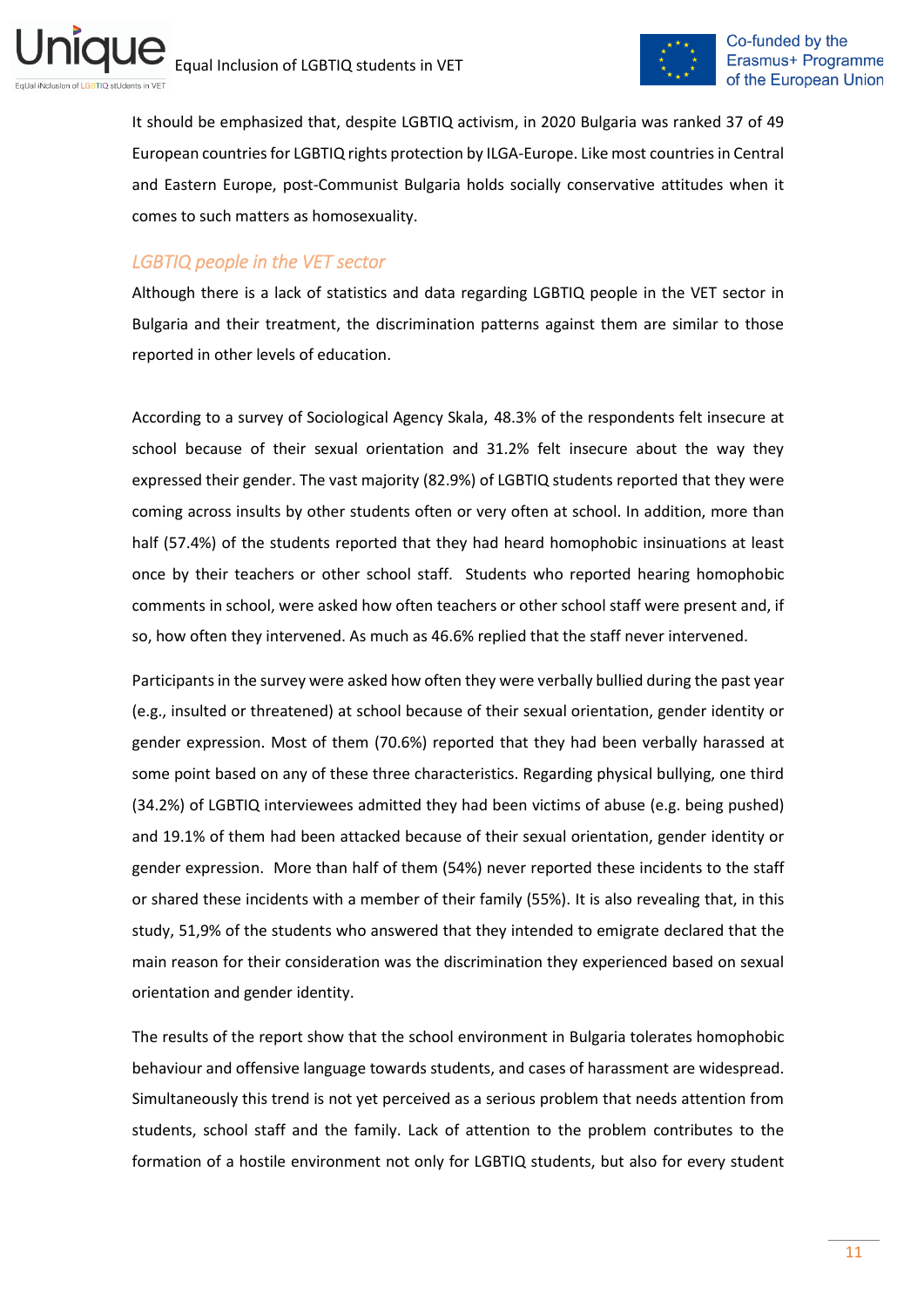

subject to hate speech. These are just a small part of the worrying trends that the study identified, and they show the presence of a hostile learning environment, which has a tangible negative impact on students in Bulgaria. As a result, those of them that are perceived as "different" or a minority, suffer verbal and physical harassment and even violence, which leads to an overall feeling of non-belonging at school, insecurity and deteriorating mental state.

#### <span id="page-11-0"></span>*Good practices*

The above-mentioned LGBTIQ organizations in Bulgaria, focusing on protecting the rights of lesbians, bisexual women and transgender people, have implemented and are currently involved in various projects for combatting discrimination or raising awareness around LGBTIQ people's needs around the country. However, it should be noted that, even if there are projects which deal with inclusive education, none of them is exclusively focused on the VET sector.

For instance, Bilitis Foundation is implementing the *School's Out Project*: [https://schools.bilitis.org,](https://schools.bilitis.org/) which aims to create a better school environment for LGBTIQ students by increasing the knowledge of teachers on including LGBTIQ topics in classes and on addressing the issue of school bullying. It deals with the challenges LGBTIQ and gender nonconforming students face at schools, by training teachers and guiding schools on how to implement LGBTIQ and gender inclusive policies.

Furthermore, the *Rainbow Hub* project <https://lgbti-center.bg/en> is executed by Bilitis Foundation, GLAS Foundation and LGBTI Youth Organization Deystvie and is being implemented with a financial support of 110 147€, funded by Iceland, Leichteinsten and Norway under the EEA Financial Mechanism. Its overall aim is to increase the capacity and mobilize the LGBTIQ community by supporting 8 self-support groups at Rainbow Hub Community Center, to provide advocacy training and to support advocacy initiatives for each group. Its main activities are: conducting research on the needs of the LGBTIQ community representatives within the identified groups; providing 6-module training to members of the eight groups aimed at enhancing their advocacy skills and applying them in the implementation of real advocacy actions; disseminating information for the project and, especially, the advocacy activities and campaigns.

Another important initiative is the *Rainbow Over Hate* project [https://bilitis.org/portfolio/rainbow-over-hate,](https://bilitis.org/portfolio/rainbow-over-hate) funded by the European Union's Rights, Equality and Citizenship Programme, with the aim to increase the capacity of professionals working with victims of anti-LGBTIQ hate crimes. The project envisages an evaluation of the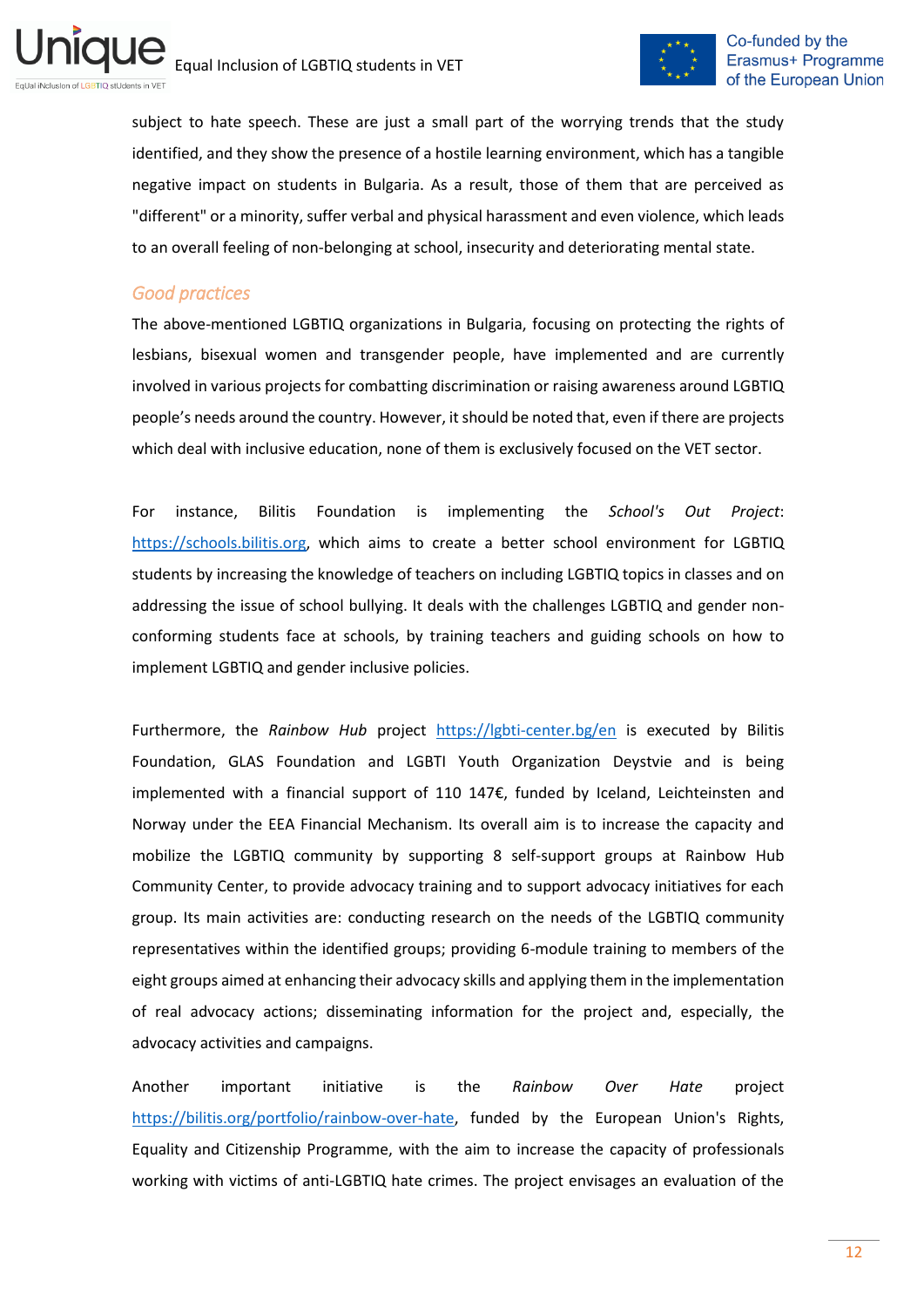

implementation of the European Directive on the Rights of Victims of Crime (Directive 2012/29/EU) and the development of a document with recommendations for its transposition in view of the needs of LGBTIQ people in Bulgaria. At national level, the project also aims to raise awareness of the LGBTIQ community on the consequences of homophobic and transphobic hate crimes, and to generate support for changing the legislation on this type of crime.

The main goal of the *CHOICE* project: [https://bilitis.org/portfolio/choice,](https://bilitis.org/portfolio/choice) funded by the European Union's Rights, Equality and Citizenship Programme, is to prevent and combat all forms of intolerance and discrimination at schools, as well as harassment and violence. The project envisages building a sustainable mechanism to support victims of bullying at school, as well as increasing the capacity of teachers and school authorities to prevent school violence by promoting tolerance. The initiative aims at promoting more inclusive school environments and combating intolerance on the grounds of gender identity, gender expression, sexual orientation and/or sex characteristics in Greece, Bulgaria, Lithuania and Romania. *CHOICE* is also based on the online platform LiveWithoutBullying (livewithoutbullying.com) that offers support from trained experts and peers to children and teenagers who are victims of bullying, as well as to parents and educators.

Last, we should make a reference to Single Step Foundation's licensed helpline and online support chat which was launched in October 2017, being the first such initiative to be introduced in the country: [https://singlestep.bg/en/.](https://singlestep.bg/en/)

## <span id="page-12-0"></span>*Useful contacts*

#### **A. Independent bodies and official authorities:**

*The Ombudsman* of the Republic of Bulgaria is the national human rights institution, which handles cases of discrimination, in addition to the normal range of its functions in relation to public mismanagement. The institution was created as the 'Citizen's Defender' in 1998 but the first Ombudsman was elected in April 2005. Since 3 September 2019 the office has been held by Ms Diana Kovacheva.

Address: 1202 Sofia, No 22, "George Washington" St. Website[: https://www.ombudsman.bg](https://www.ombudsman.bg/) E-mail[: priemna@ombudsman.bg](mailto:priemna@ombudsman.bg)

*The Bulgarian Helsinki Committee* (BHC) is an independent non-governmental organization for the protection of human rights, established in Sofia, Bulgaria in 1992. The objectives of the BHC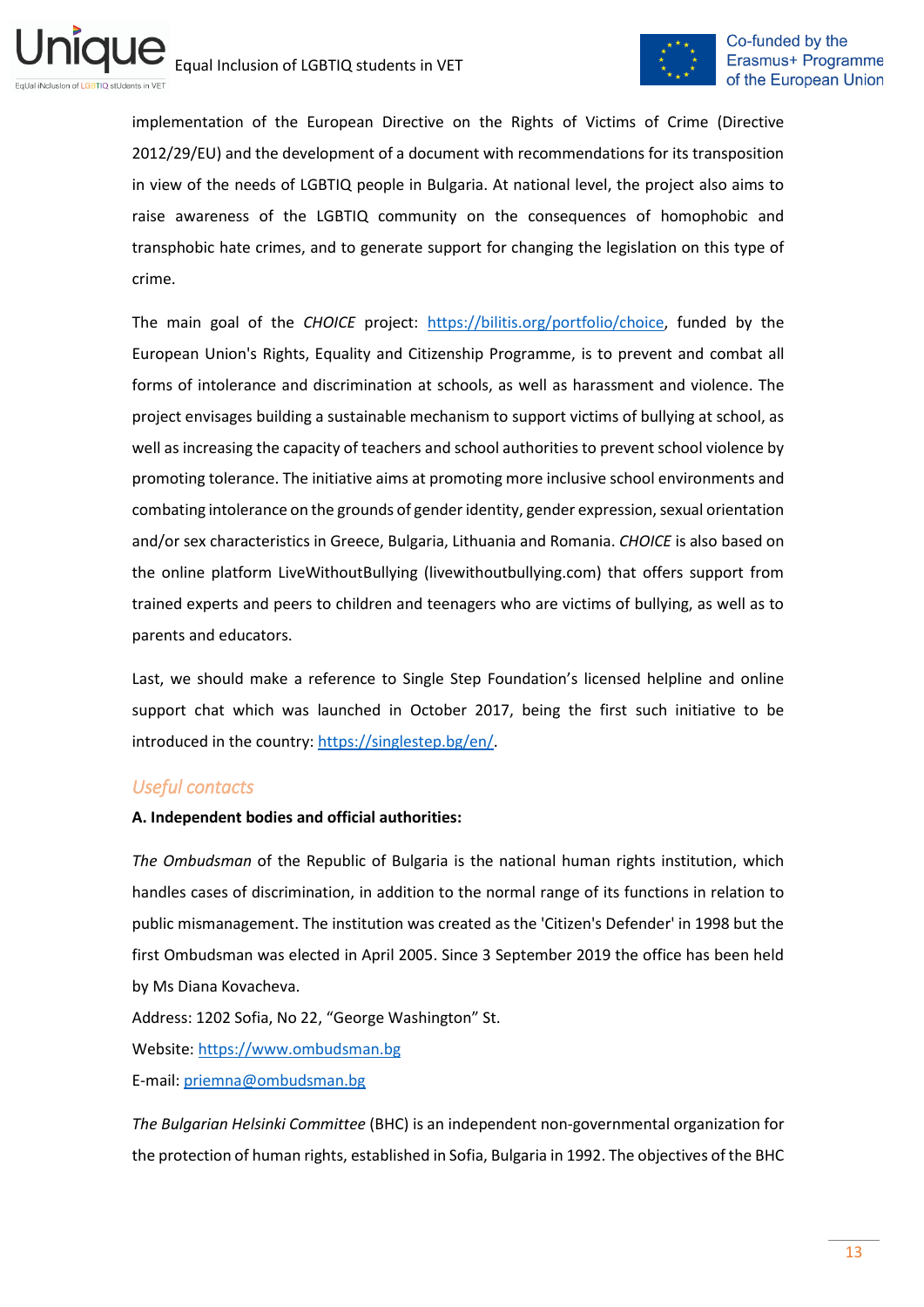

are to promote respect for the human rights of every individual, including children, women, LGBTI persons, asylum seekers, ethnic and religious minorities and people with intellectual and mental health disabilities; to stimulate legislative reform to bring Bulgarian legislation in line with international human rights standards; to trigger public debate on human rights issues; to carry out advocacy for the protection of human rights; and to popularize and make widely available human rights instruments. Address: 1504 Sofia, No 7 "Varbitsa" St.

Website:

E-mail[: bhc@bghelsinki.org](emailto:bhc@bghelsinki.org)

#### **B. LGBTIQ Organizations**

*Foundation Bilitis* 

Websites:<https://bilitis.org/about-us/?lang=en> Facebook:<https://www.facebook.com/bilitisfoundation>

*LGBT Youth Organization "Deystvie"* 

Website[: https://en.deystvie.org/about-us](https://en.deystvie.org/about-us)

Facebook:<https://www.facebook.com/lgbtdeystvie>

*GLAS*

Website[: https://glasfoundation.bg/en](https://glasfoundation.bg/en) Facebook:<https://www.facebook.com/glasfoundation>

*Single Step Foundation*

Website[: https://singlestep.bg/en](https://singlestep.bg/en)

Facebook:<https://www.facebook.com/singlestepbg>

*LGBT Plovdiv*

[Facebook: https://www.facebook.com/lgbt.plovdiv](facebook:%20https://www.facebook.com/lgbt.plovdiv)

*Sofia Pride parade*

Facebook:<https://www.facebook.com/sofiaprideparade>

*Bulgarian LGBT representative of the international LGBT community* Facebook:<https://www.facebook.com/LGBT.bg/>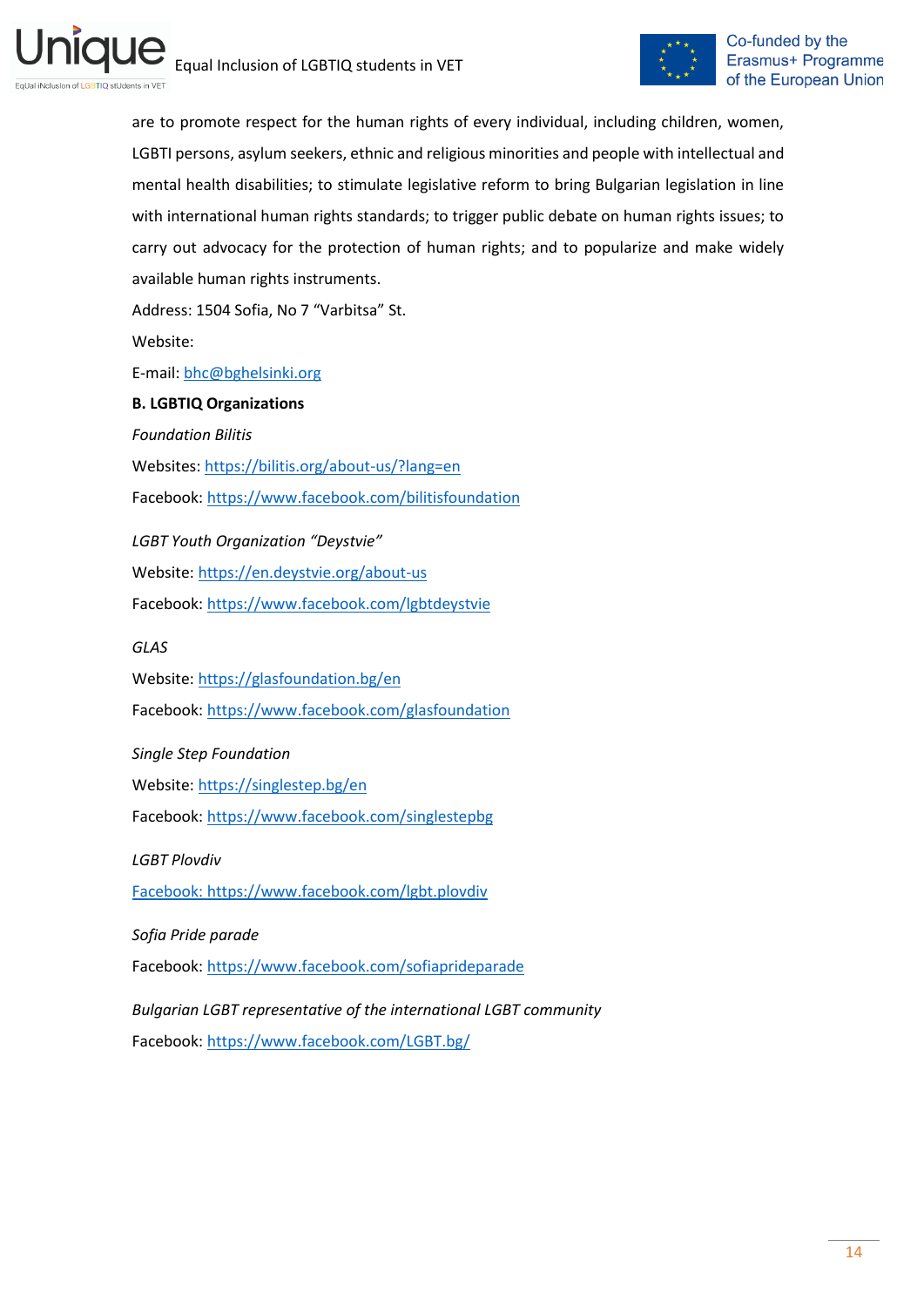

## <span id="page-14-0"></span>Part B: Primary Research Results

## <span id="page-14-1"></span>*B1. Interviews with professionals/experts working in the field*

To check the relevance of our findings from the Desk Research and enrich the data for the VET sector which is currently very limited, we interviewed 5 VET teachers who had been working in the sector for 8 to 12 years, and 2 experts in the field of LGBTIQ human rights and equality. Below, we have summarized the answers provided by the interviewees.

With regards to the definition of discrimination on the grounds of gender identity, sexual orientation and/or sex characteristics and the description of respective examples, VET teachers said that this kind of discrimination is felt by children and young people at school who become victims of harassment due to the lack of acceptance of their difference in terms of appearance and gender expression. VET teachers also point out that LGBTIQ students often feel insecure at school because of their sexual orientation and due to an open homophobic attitude towards them exercised by their classmates and even teachers. Some typical examples are unwillingness to communicate with them, isolation of weaker boys who are not interested in sports or boyish things, rude attitude towards them, etc. On the other hand, the experts promoting LGBTIQ human rights and equality were adamant that discrimination against LGBTIQ students exists; the latter feel unsafe at school for a variety of reasons, for example for their sexual orientation, gender expression (i.e., how traditionally "masculine" or "feminine" they are in appearance or behaviour, which generates homophobic remarks such as "fag", "faggot" or "homo").

When asked to inform the interviewer if, according to their knowledge, these characteristics are protected under the national legal framework on discrimination in general and in the education and vocational training sector in particular and if they could provide some details, the VET teachers pointed to one of the key documents regulating school policies for providing support in cases of bullying and violence – the Mechanism for counteracting bullying and violence in the institutions of preschool and school education – Order of the Minister of Education (RD09-611/18.05.2012) which obliges every school to adopt such a mechanism and to draw up a plan for its implementation. The VET Teachers quoted articles 29, 30 and 31 from Protection Against Discrimination Act (01/2004), dedicated to the protection of students and learners in exercising their right of education and training. The above-mentioned articles from the same law have been quoted by the experts promoting LGBTIQ human rights and equality as well.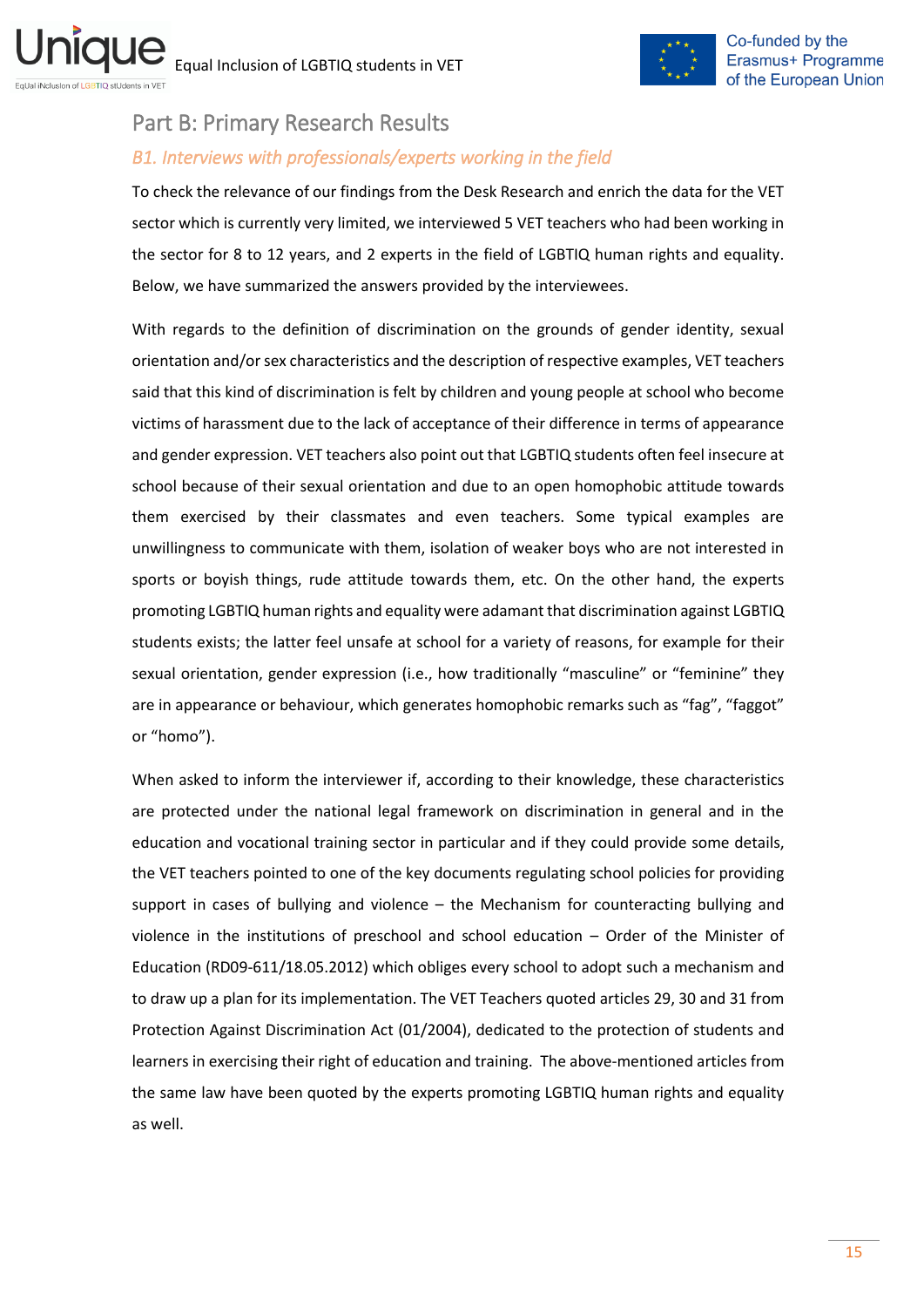

The next question was about the seriousness of anti-LGBTIQ discriminatory practices and incidents in the country's VET sector. The interviewees were asked if, according to their knowledge, personal experience and/or opinion, they believed this was a marginal or a widespread phenomenon.

The VET Teachers replied that anti-LGBTIQ discriminatory practices and incidents are very common, not only in the VET sector, but at schools in general and the society as a whole. On the one hand, this is a problem of society itself and it indicates its slow development and maturity on this topic. On the other hand, it is connected with the traditional culture and stereotypes imposed by family, society, the past and its cultural understanding of what is "right" and "wrong". They also underlined that an educational environment in which homophobic and biased language is prevalent, tolerated and is still not perceived as a problem that needs to be addressed by both students/learners and staff, is very common – a trend contributing to a hostile environment not only for LGBTIQ students, but for any student outside of the accepted social norms. Most of the interviewed teachers said that a hostile environment is a widespread phenomenon that has a tangible negative impact on students, and only one said he had no observations.

According to the experts, the views on gender expression in Bulgaria are still very traditional and this fact is supported by the high trend of negative comments when a student does not look masculine or feminine enough, even on the part of school staff. Because gender expression is still a new concept in our society, it causes negative reactions more often than sexual orientation. Guys who may not be gay or trans, but who are not masculine enough according to traditional views, may fall victims to a hostile school atmosphere. Moreover, homophobic and offensive language is used, tolerated and not yet perceived as a problem that needs to be counteracted by learners and employees. This trend contributes to a hostile environment not only for LGBTIQ learners, but also for anyone who goes beyond the standard social norms, either because of his/her appearance, weight or any other kind of difference. It is more likely to be a widespread phenomenon.

When asked why, to their opinion, such phenomena occur in the VET sector and which are the crucial factors, the VET teachers gave diverse answers. One of the respondents said that the topic had not been much discussed and had been even ignored, and believed that if more attention was paid to the prevention of this problem, there would be no such consequences. He pointed to crucial factors such as family environment, upbringing, stereotypes, prejudice,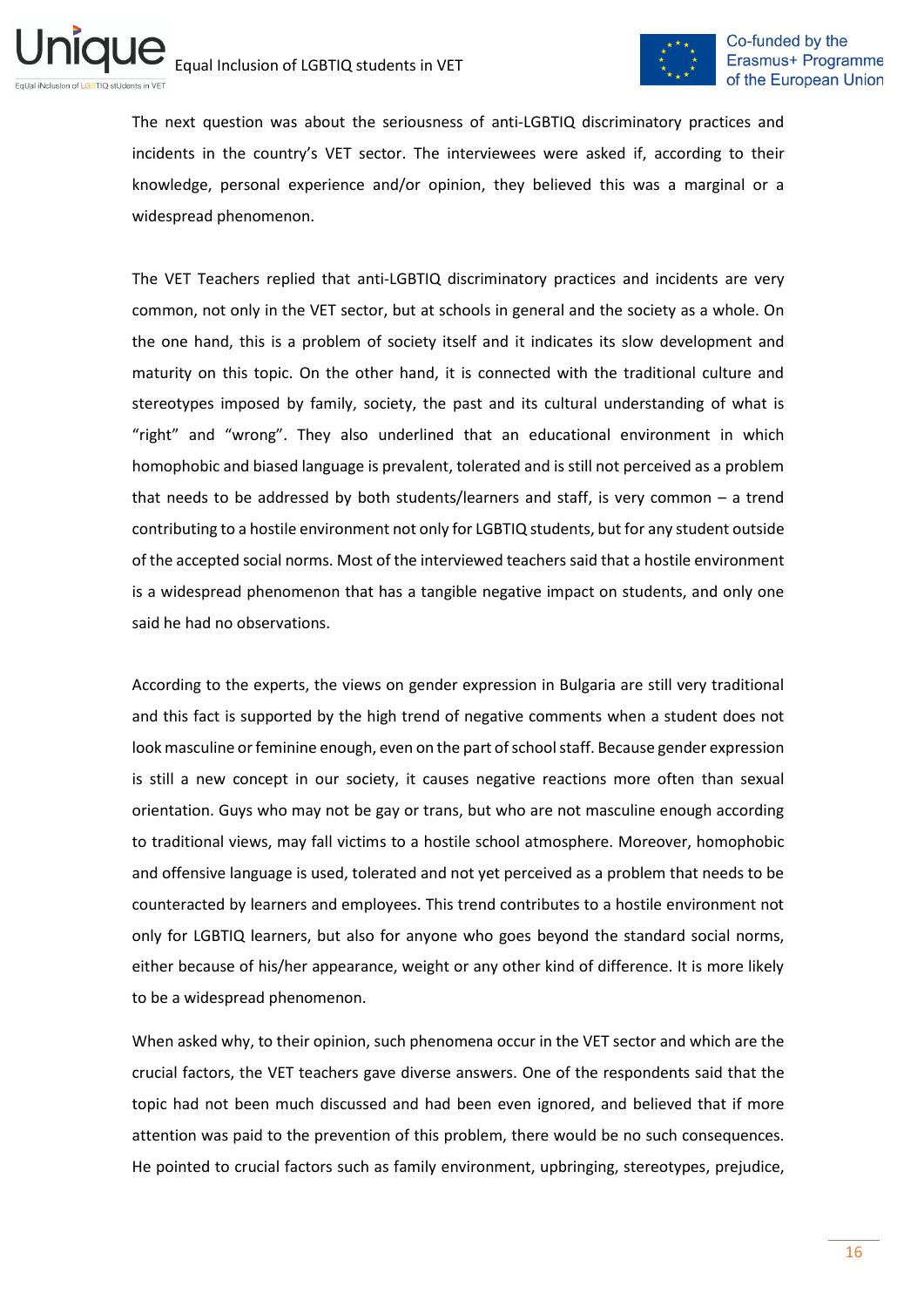

and views imposed by more conservative-minded people. The opinion of another teacher is that such phenomena occur everywhere – at schools, in VET, at universities, workplace- and the crucial factor is connected with lack of support and understanding of LGBTIQ people in the process of self-awareness, discovery and affirmation of their sexual orientation and gender identity. According to one of the respondents, people are in a hurry to judge others without being well informed or are somehow afraid. At the same time, he believes that young people are much more open to anything new and that today's generation has a much broader horizon. Yet another view is that misunderstanding and lack of knowledge about biological differences, personal choices that people make, including attractiveness of the same sex and maybe physiology are some of the other reasons.

According to the experts promoting LGBTIQ human rights and equality, the crucial factors are that this problem concerns the whole society and that the environment massively tolerates homophobic behavior and offensive language towards LGBTIQ students and VET learners, while cases of harassment are widespread and this trend is not yet perceived as a serious problem that needs attention from students/VET learners, school staff and the family. They underlined that the lack of attention to the problem contributed to the formation of a hostile environment not only for LGBTIQ students, but also for every student subject to hate speech.

The LGBTIQ experts referred to the survey which was conducted by the Sociological Agency Skala and proved that more than half of the young people and students intending to emigrate, they would do so because they were not well accepted by their classmates and the society due to their sexual orientation or gender identity.

The VET Teachers' opinion about the forms of the anti-LGBTIQ discriminatory practices or behaviours that usually take in the VET sector, is that society often imposes norms on how it is appropriate to express gender identity, and those who express themselves in a way that is considered atypical can be subject to criticism, harassment and sometimes violence and xenophobia. In VET specifically, discriminatory practices expressed through the use of offensive comments about someone who is not behaving "as a man" or "a woman" or through social distancing. In general, discrimination takes place when someone is not accepted due to the fact that he/she is attracted by the same sex. The interviewed experts gave similar examples of anti-LGBTIQ discriminatory practices and behaviours.

With regards to any central policies/strategies implemented by the government or state actors  $-$  both in Bulgaria and across the EU  $-$  that facilitate the access and equal participation of LGBTIQ people in the VET sector as well as the creation of a LGBTIQ safe and inclusive VET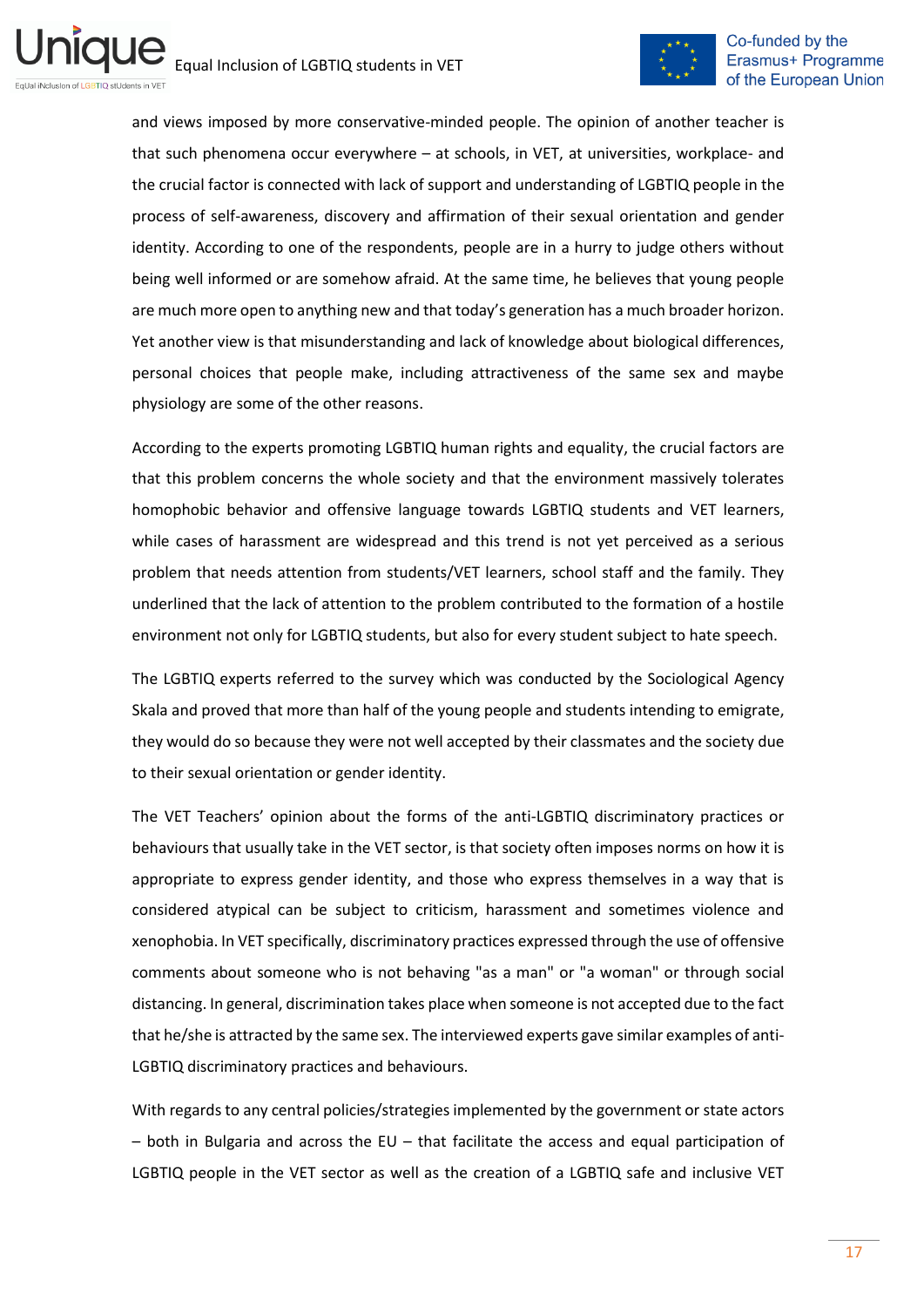

environment or the interviewees' awareness about other bodies, institutions and organizations (e.g., civil society organizations) and any relevant good practices implemented by them, the VET teachers admitted that they were not aware of any other policies/strategies implemented by the Bulgarian government apart from the above-mentioned Mechanism for counteracting bullying and violence in the institutions of preschool and school education, introduced by an Order of the Minister of Education in 2012. They were also adamant that a monitoring mechanism needed to be in place in order to observe the applicability of the internal regulations, norms and etiquette of behaviour that should have been reinforced following the adoption of the Mechanism because only few teachers and students were familiar with them.

However, the experts share the opinion that students and young people are not familiar with school policies and this causes an attitude of aggression and bullying at school. The experts pointed out that LGBTIQ organizations collaborated in a mission to help LGBTIQ youth, their families, friends and allies in Bulgaria in the process of recognizing, coming out and affirming their sexual orientation and gender identity.

#### **Recommendations and need assessment**

During the last section of the interview, the interviewees were asked what they thought it should be done at central (state) level in order to facilitate the access and equal participation of LGBTIQ people in the VET sector and to promote LGBTIQ-inclusive and safe VET environments for learners/trainees as well as what VET organizations/schools can/should do on their behalf. VET teachers feel, in cases of conflict and violent incidents, especially when involving LGBTIQ students, unprepared to intervene; they also think that teachers and all school staff need to be informed about the consequences of tolerance of hate speech and should be assisted by a set of tools for dealing with such behaviours. They pointed out that more time should be devoted to this topic, and that society needs to mature, change and eradicate this kind of thinking and intolerant attitude to LGBTIQ people. According to one of the teachers, more severe penalties should be introduced in cases of harassment.

The opinion of experts is that school administrations have the full authority to create and communicate anti-bullying policies within their respective schools although this is not the case at present, and further efforts should be made in this direction. Moreover, the Ministry of Education should strengthen the existing framework and support towards school administrations in order the latter to apply the anti-bullying mechanism at school efficiently and help, this way, the most vulnerable students. They were confident that implementation of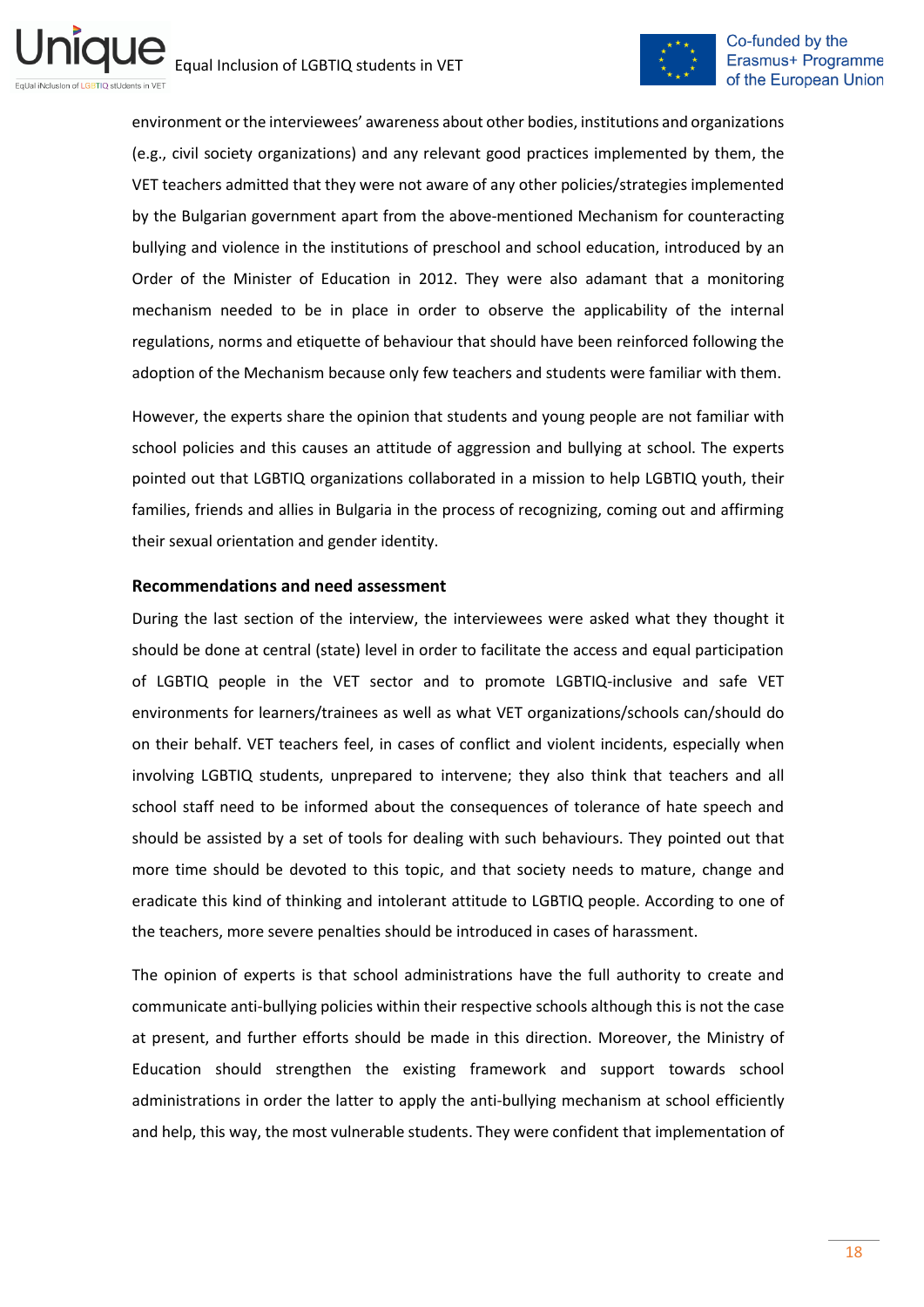

anti-bullying and harassment school policy is the most logical answer to the troubling findings related to the high percentage of students reporting being victims of such incidents.

Last, the interviewees were asked to give their opinions on the development of relevant training materials and the organization of training activities targeting VET teachers/trainers as a useful and sufficient measure to tackle the phenomenon and which topics should be covered. All interviewed VET teachers concluded that this was a very good idea and that the development of relevant training materials would be very useful in tackling related problems.

## <span id="page-18-0"></span>*B2. Summary Analysis of Focus Groups with VET trainees/learners*

#### *Profile of participants*

Within the field research activities, NAVETS organized 2 focus groups with the following synthesis and characteristics:

- Focus Group 1 was organized on 28<sup>th</sup> June 2021 with 5 participants: 3 VET teachers, 1 VET learner and 1 LGBTIQ expert (psychologist).
- Focus Group 2 was organized on  $30<sup>th</sup>$  June 2021 with 5 participants: 4 VET teachers and 1 LGBTIQ expert (psychologist).

The opinions of the participants in both focus groups were quite convergent. For example, all of them -except for the experts- answered negatively to Question 2 with regards to having heard or known of any person at their school who is openly LGBTIQ. On the other hand, the expert from the first focus group said he knew of a student who was openly LGBTIQ but clarified that the environment in his school was tolerant towards LGBTIQ people.

2 VET teachers shared the opinion that it would be difficult to have a tolerant environment at their school because the teachers are very conservative and reject free behaviour of students. 1 VET teacher said that in her school they plan to launch a training course for the prevention of discrimination.

Only the expert has witnessed cases of abuse and mistreatment of LGBTIQ students. For instance, he described an incident where classmates abused a girl who had cut her long hair into a short haircut like a boy, and a boy who came to school after summer holidays having long hair and bearing earrings. Nevertheless, the psychologist is of the opinion that this is accidental and not common.

#### *Recommendations*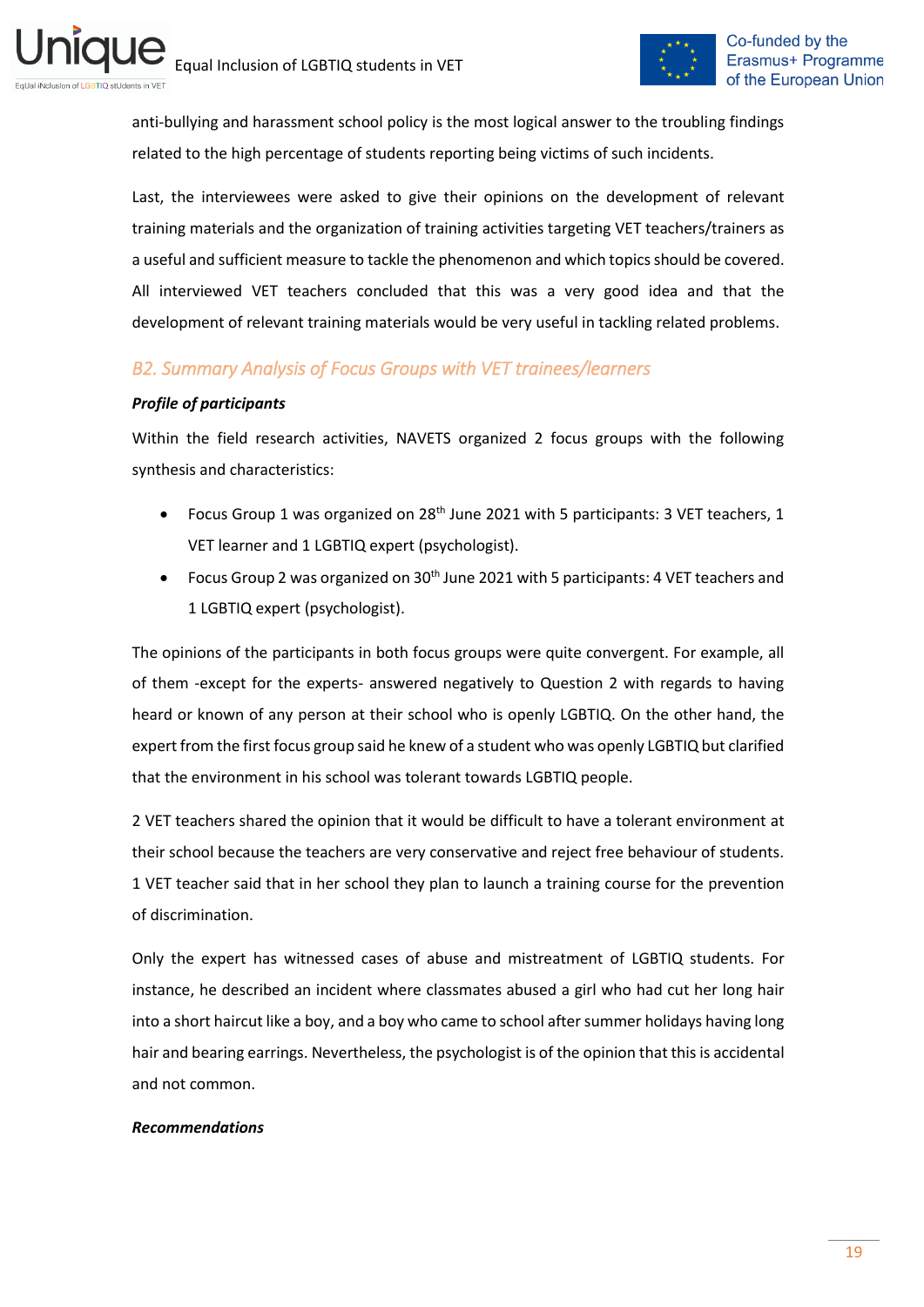

The respondents were not aware of existing measures or practices implemented in VET institutions in order to promote an inclusive and open to diversity based on SOGIESC environment. It's important for schools to be inclusive and host safe spaces for students of all sexual orientations and gender identities.

What can be done to improve the situation? Schools play an important role in the dissemination of norms and values that regulate the acceptance of diversity and nondiscrimination in society. Making schools more inclusive and free from discrimination, prejudice and harassment of different minority groups requires a multi-level approach, i.e. simultaneous changes in curricula, school climate, establishment of school support structures that work with both victims and perpetrators, teacher and administrator training, partnerships between schools, families and the community, and leadership in collaboration with other organizations (e.g. LGBTIQ + NGOs).

Preventing bullying at school requires a norm-critical approach that addresses the prejudices, stereotypes and power dynamics that lead to bullying, harassment and even physical violence against some students. The victims of anti-LGBTIQ harassment should not be viewed in isolation from other different individuals and groups because they often belong to other socially vulnerable (or often discriminated against) groups – namely Roma, people with disabilities and members of national and/or religious minorities.

Strategies do not always have to be specific to LGBTIQ in order to be successful. Some broad general approaches that apply to all students can help address the many needs of LGBTIQ people. School internal regulations (school policies) play a significant role in regulating undesirable behaviour if they are developed in accordance with national anti-discrimination policies, taking into account the needs of vulnerable groups, and if implemented systematically. It is recommended that explicit aspects of vulnerability be mentioned in school policy documents, as this will help raise awareness of these aspects among students, teachers, administrators and parents.

Defenders of LGBTIQ rights can be a valuable resource for disseminating information about the real needs of LGBTIQ students, and their professional development. Therefore, cooperation between schools and NGOs that support a human rights-oriented approach to education must be encouraged and maintained.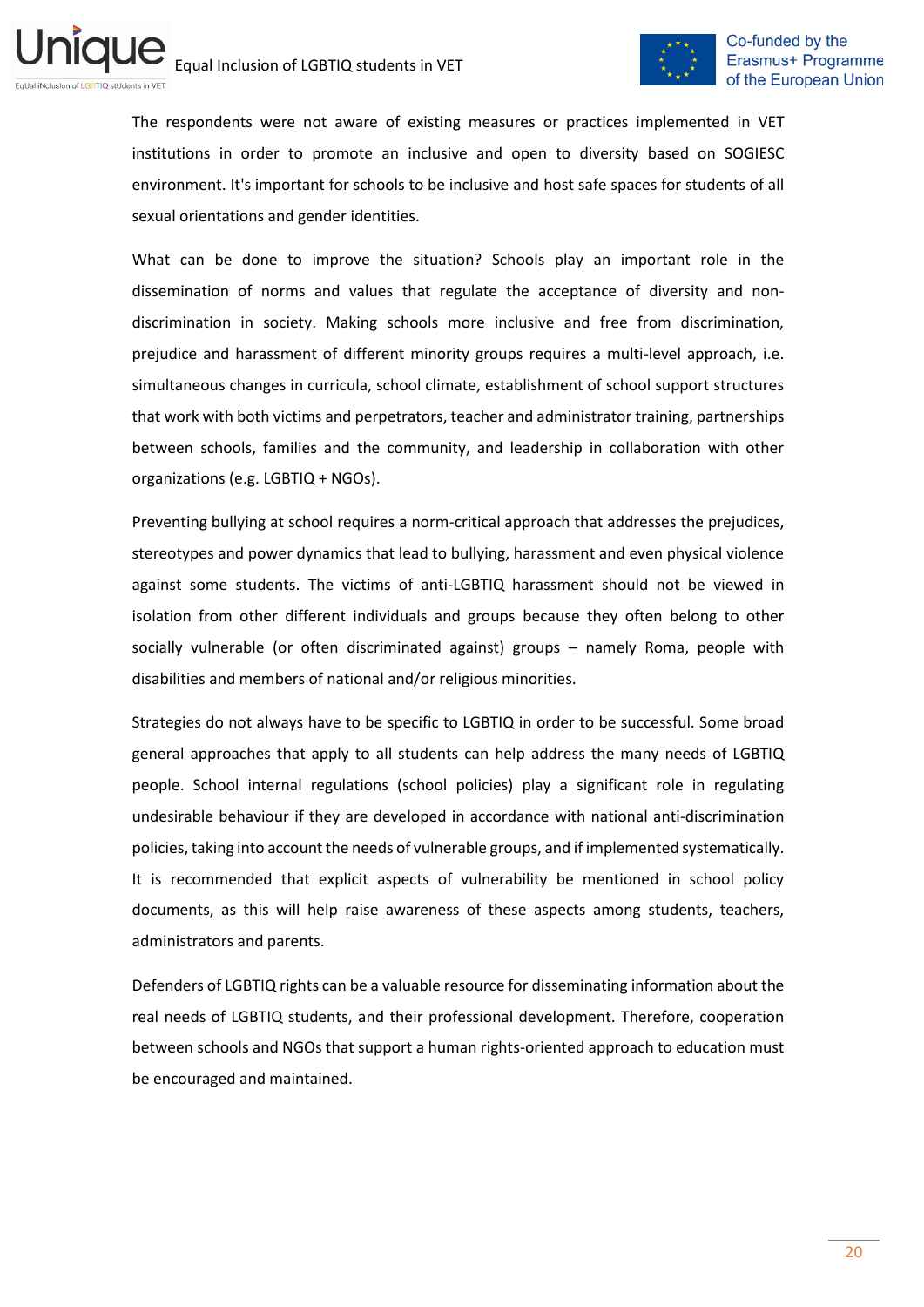

Teachers, coaches and school administrators who are openly LGBTIQ can also play a central and very positive role in this regard. School workplace policies must ensure a safe environment for the detection and non-discrimination of LGBTIQ teachers and staff.

Speaking openly and without shame on issues related to sexual orientation, gender identity, gender expression and gender characteristics is important for creating a school environment that includes LGBTIQ staff and students. Even when there is not enough space for these issues in the curriculum, the teachers and the administration should be able to discuss the topic openly, politely, respectfully and professionally and in all possible situations. Schools need to create safe spaces to introduce the topic of LGBTIQ identities in an age-appropriate way. Discussions on this topic should be led by well-trained teachers or external consultants. Cooperation with LGBTIQ organizations and other experts in the field is strongly recommended.

All school staff members should be instructed on how to recognize hate speech and how to respond appropriately in such cases, as well as how to encourage students' intolerance to hate speech. Hate speech prevention is very important in preventing other forms of bullying at school. Hate speech refers (by most definitions) to speech that can encourage or incite violence.

## <span id="page-20-0"></span>*B3. Online Survey with VET students/learners and teachers/trainers*

The survey was conducted in the cities of Sofia, Pernik and Gabrovo, among 96 participants from 3 VET schools and 4 VET providers, including 48 students and 48 teachers/trainers.



#### **Social/demographic data**

#### 1. Age group

As it can be seen in the chart the age group includes almost all groups (except 60+)

a) 15-19 are 15,2% of all responses.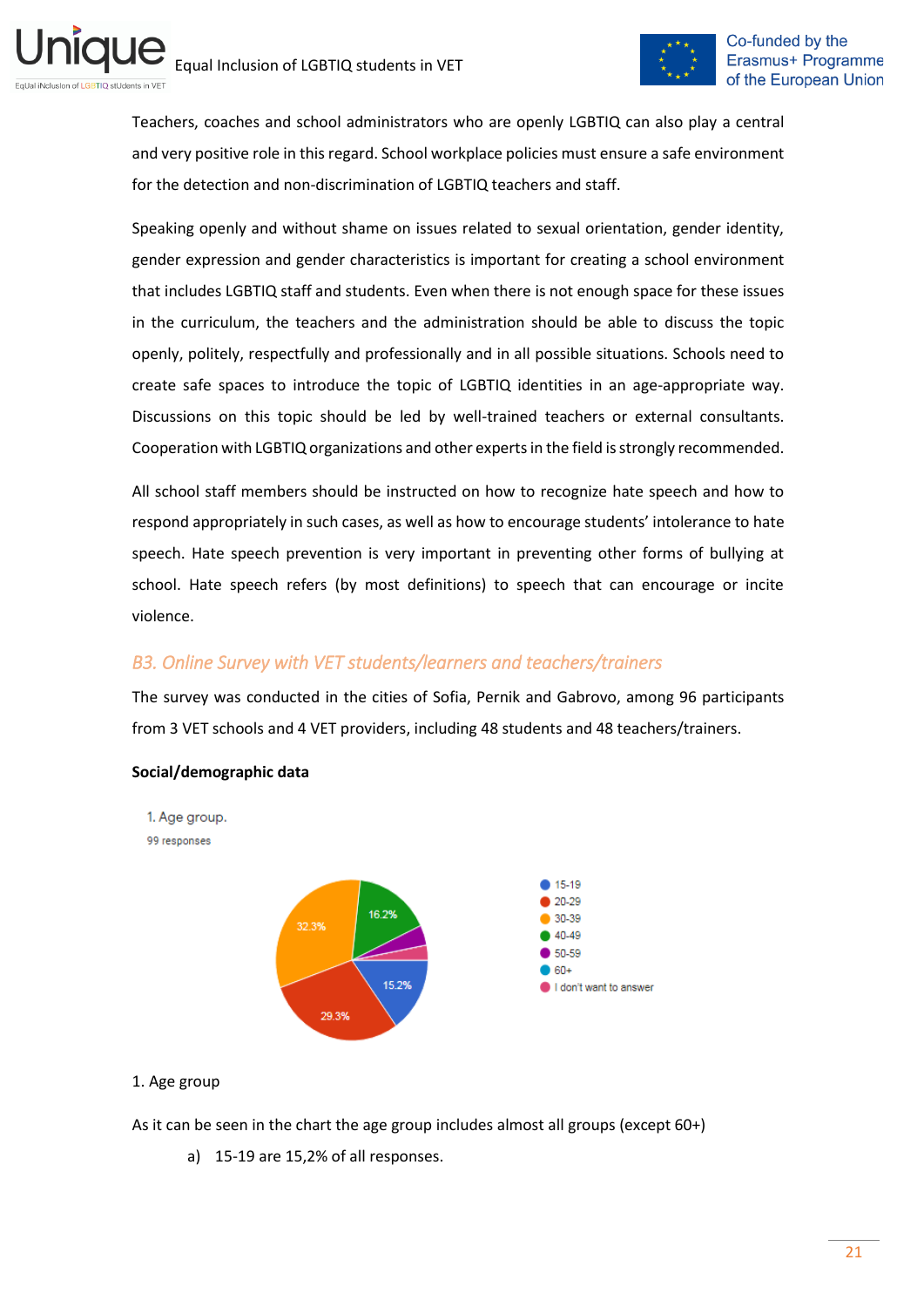

- b) 20-29 are 29,3% of all responses.
- c) 30-39 are 32,3%, which makes them the biggest group.
- d) 40-49 are 16,2% of all responses.

Most of the participants in the online survey were from the 30-39 age group (32.3%) and the 20-29 age group (29.3%).



100 responses



2. Gender identity.

Regarding the gender identity the situation is as follows:

- a) Man 23%
- b) Woman 48% the biggest group.
- c) Non-binary 14%
- d) Other 6%
- e) I'd rather not answer 9%

Most of the respondents identified themselves as women (48%), and 23% – as men.

3. Sexual orientation.

99 responses

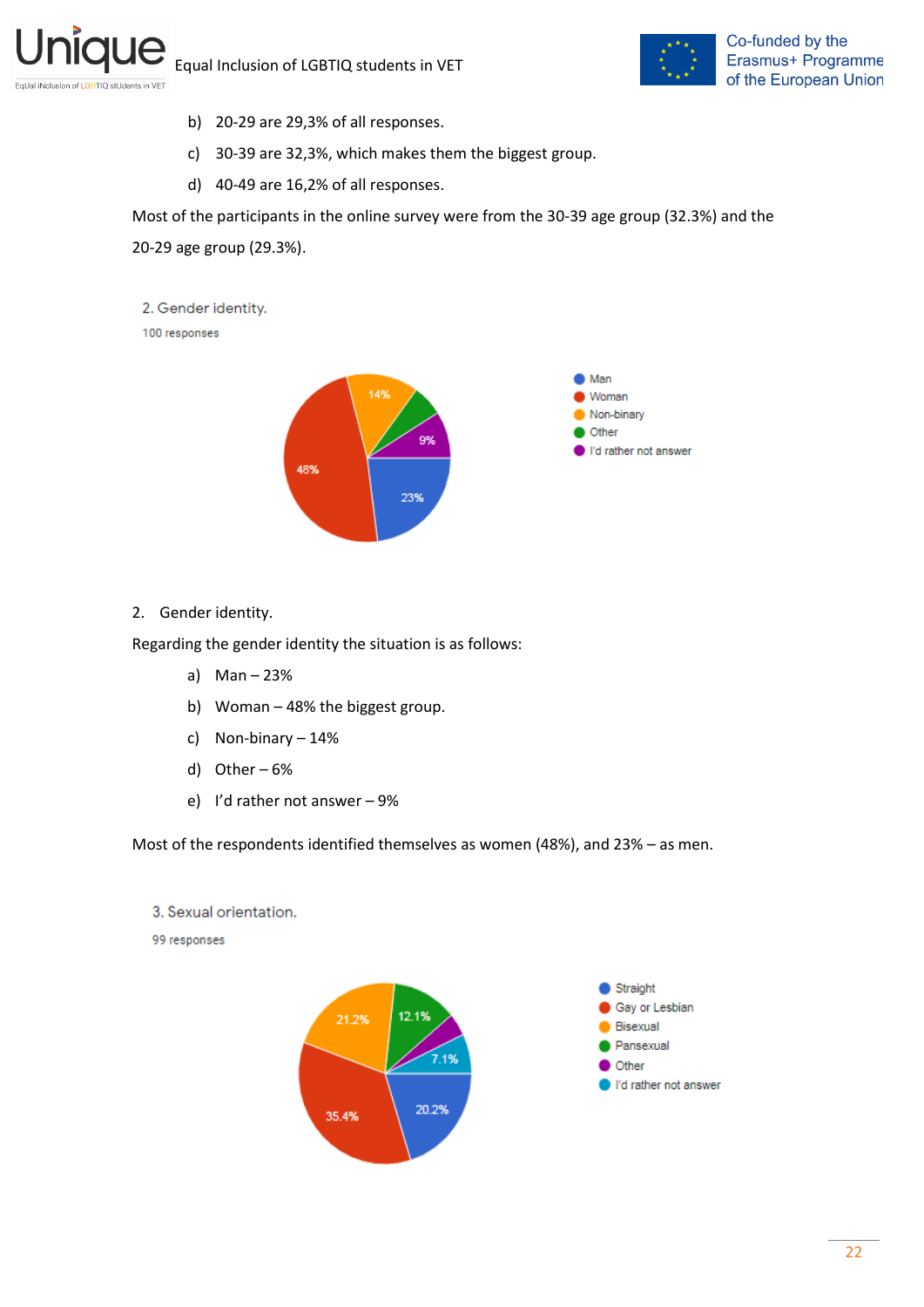

- 3. Sexual orientation.
	- a) Straight 20,2%
	- b) Gay or Lesbian 35,4% the biggest group of all representatives
	- c) Bisexual -21,2% second big group
	- d) Pansexual 12,1%
	- e) Other -4%
	- f) I'd rather not answer -7,1%

Almost the same percentage – around 20% of the interviewees were straight and bisexual.

#### 4. Position/role.

96 responses



- 4. Position/role.
	- a) VET student/trainee 50%
	- b) VET teacher/trainer 50%

Same number of interviewed people were students and trainers.

5. LGBTQI people are generally respected in VET environments (in the country).

99 responses

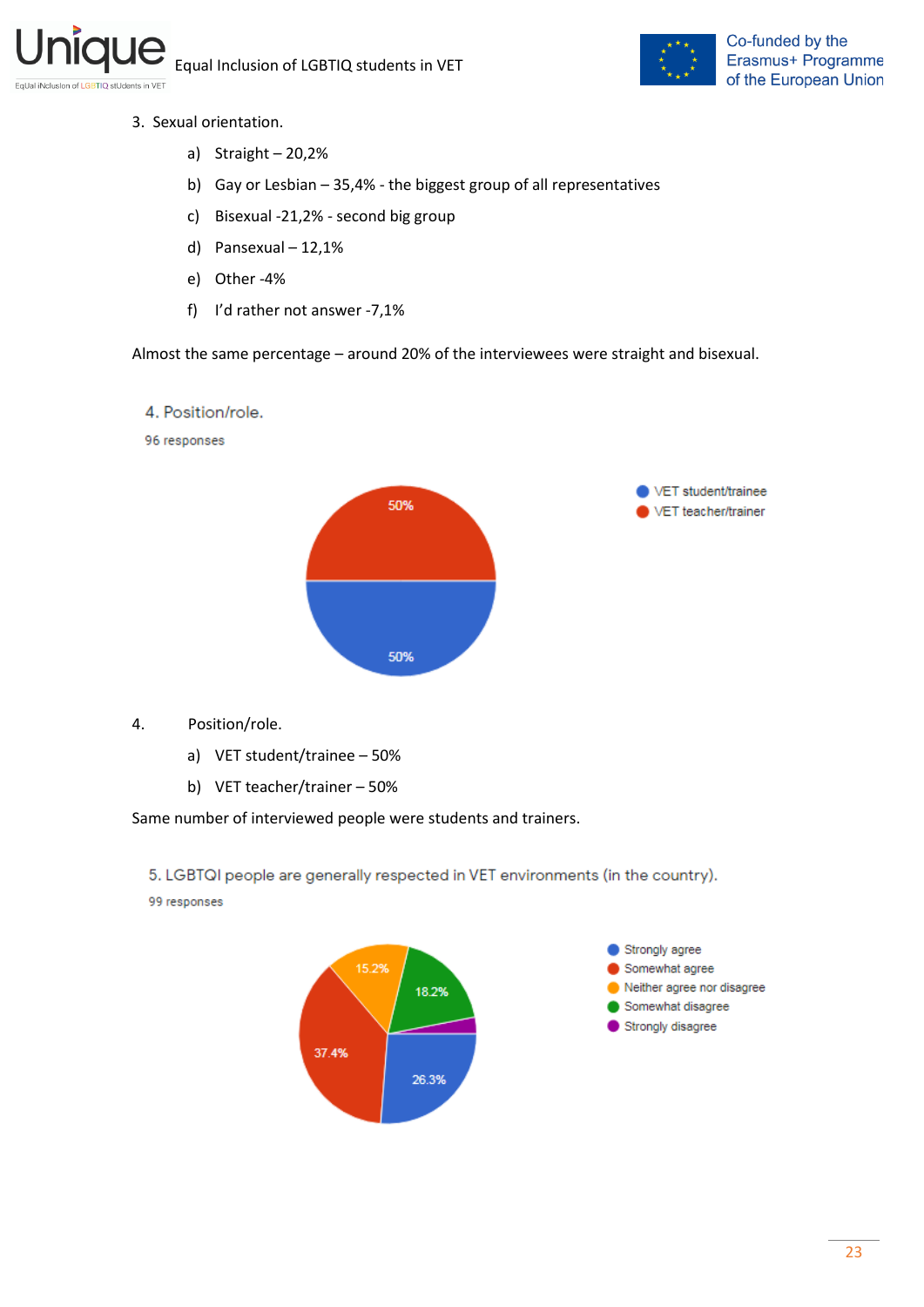

#### **LGBTIQ students/trainees in VET environments**

5. LGBTIQ people are generally respected in VET environments (in the country).

- a) Strongly agree 26,3% (second big group)
- b) Somewhat agree 37,4% (biggest group)
- c) Neither agree nor disagree 15,2%
- d) Somewhat disagree 18,2%
- e) Strongly disagree 4%

The majority of respondents agreed, strongly or somewhat, that LGBTIQ people are generally respected in VET institutions.

6. A VET student/trainee can be openly LGBTIQ in a VET environment (in the country). 98 responses



6. A VET student/trainee can be openly LGBTIQ in a VET environment (in the country).

- a) Strongly agree 17,3%
- b) Somewhat agree 27,6% (biggest group)
- c) Neither agree nor disagree 21,4%
- d) Somewhat disagree 25,5% (second big group)
- e) Strongly disagree 8,2%

About 45% agreed, strongly or somewhat, that a VET student can be openly LGBTIQ in a VET environment. This percentage is considerably lower than that of the majority of the results regarding the acceptance of LGBTIQ people in VET institutions.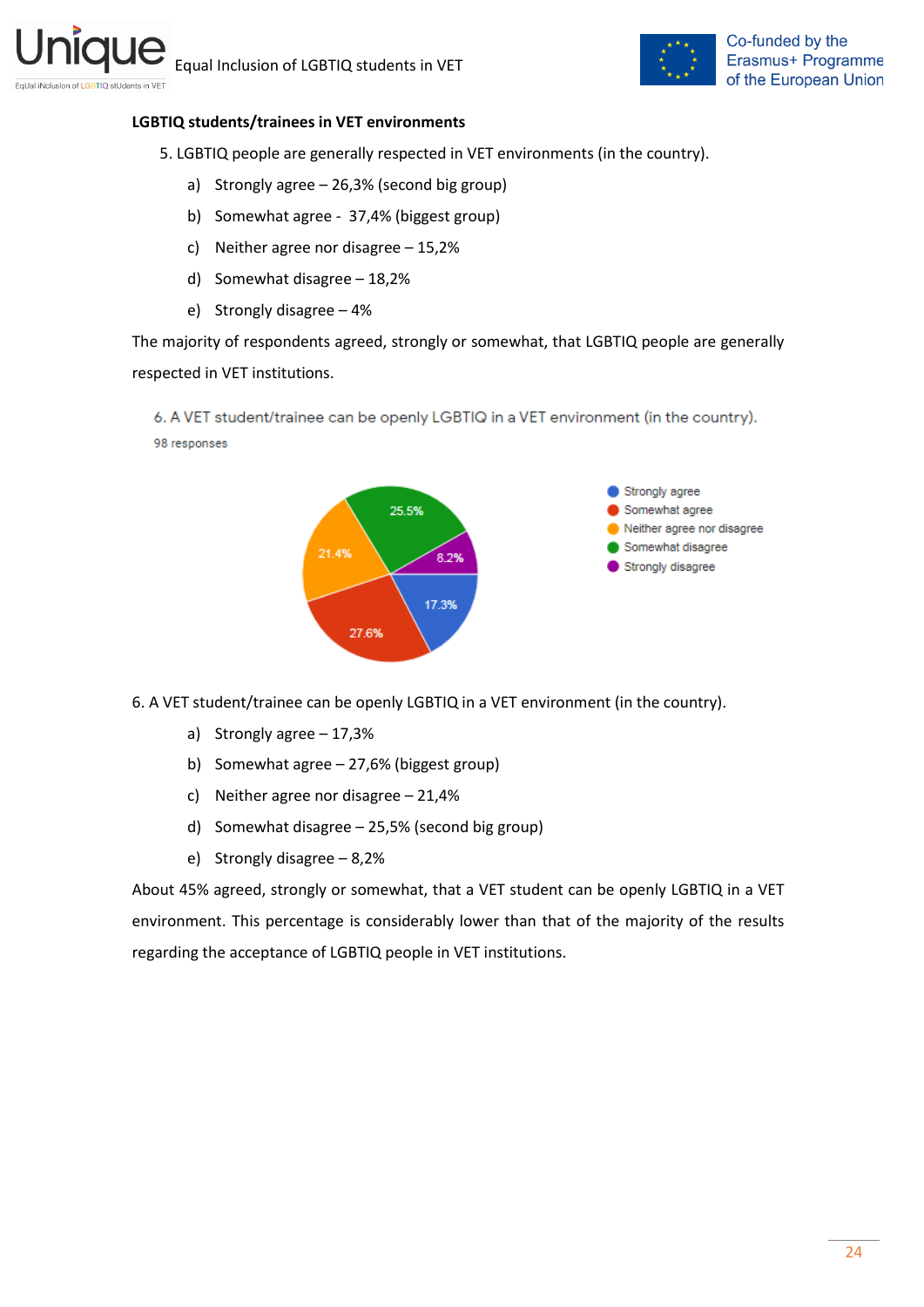

7. VET environments are safe and inclusive for LGBTIQ students/trainees (in the country).

#### 98 responses



7. VET environments are safe and inclusive for LGBTIQ students/trainees (in the country).

- a) Strongly agree 13,3%
- b) Somewhat agree 27,6% (second big group)
- c) Neither agree nor disagree- 14,3%
- d) Somewhat disagree 38,8% (biggest group)
- e) Strongly disagree 7%

The answers to this question are somewhat contradictory because approximately 41% of the respondents agreed that VET environments in the country are safe and inclusive. At the same time 45% disagreed, somewhat or strongly with this statement.

8. Trainees/students are often harassed, bullied and/or discriminated against for being LGBTIQ in VET environments (in the country).

96 responses



8. Trainees/students are often harassed, bullied and/or discriminated against for being LGBTIQ in VET environments (in the country).

- a) Strongly agree -13,5%
- b) Somewhat agree 13,5%
- c) Neither agree nor disagree 22,9% (second big group)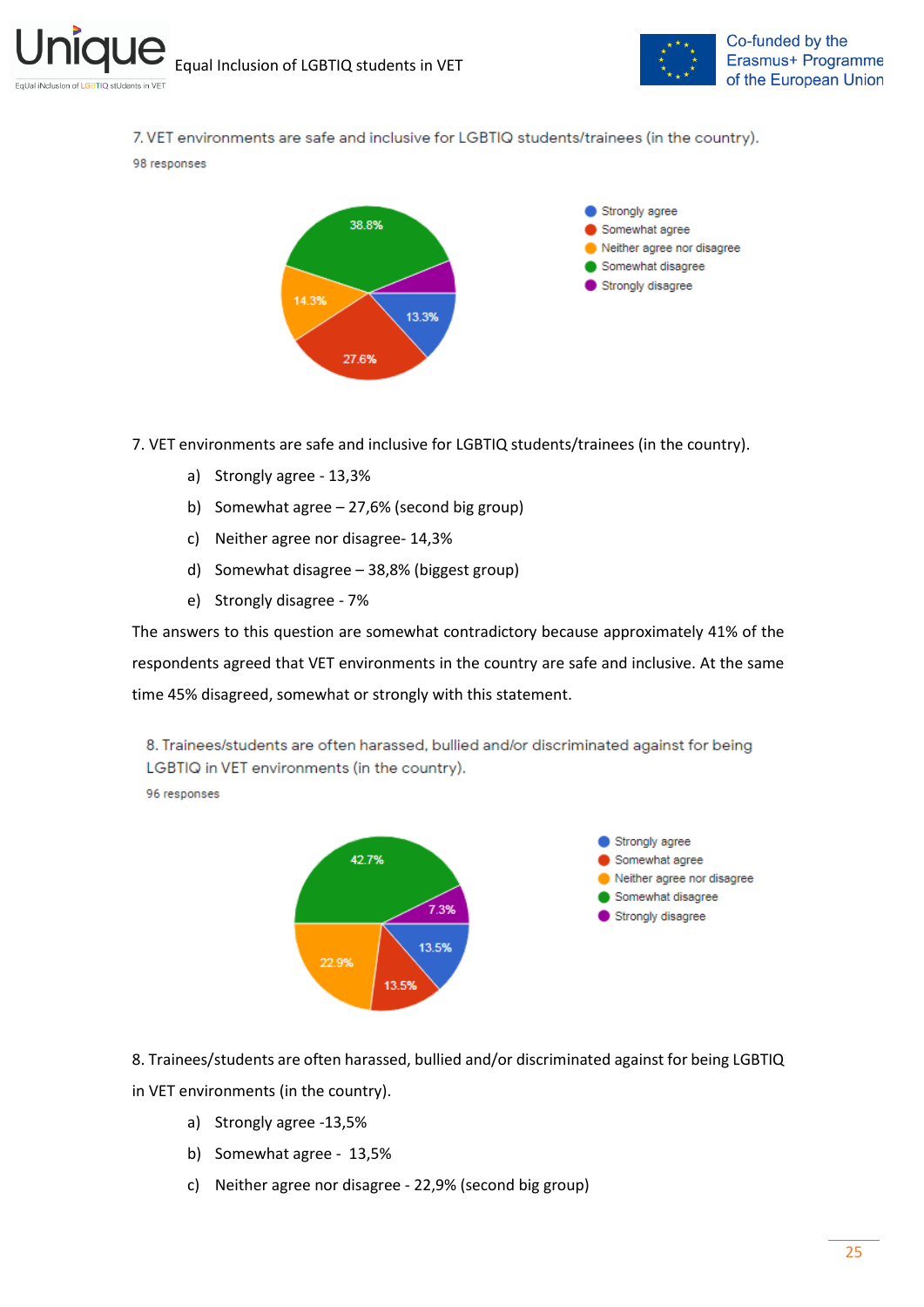

- d) Somewhat disagree 42,7% (biggest group)
- e) Strongly disagree 7,3%

Half of the respondents (50%) disagree with the above statement which is consistent with the answers to the previous question about the safety of LBGTIQ students in VET establishments.

9. VET teachers/trainers usually have the proper skills to effectively handle cases of bullying, harassment and/or discrimination against LGBTIQ students/trainees and support the victims. 98 responses



9. VET teachers/trainers usually have the proper skills to effectively handle cases of bullying, harassment and/or discrimination against LGBTIQ students/trainees and support the victims.

- a) Strongly agree 14,3%
- b) Somewhat agree 22,4% (second big group)
- c) Neither agree nor disagree 20,4%
- d) Somewhat disagree 35,7% (biggest group)
- e) Strongly disagree 7,1%

Nearly 43% of the interviewees responded negatively to the statement that VET teachers/trainers have proper skills to effectively handle cases of discrimination or violence regarding LGBTIQ students and to support the victims in such cases.

10. People who (possibly) bully, harass and or discriminate against LGBTIQ VET students/trainees in a VET environment, are usually other VET students/trainees. 98 responses

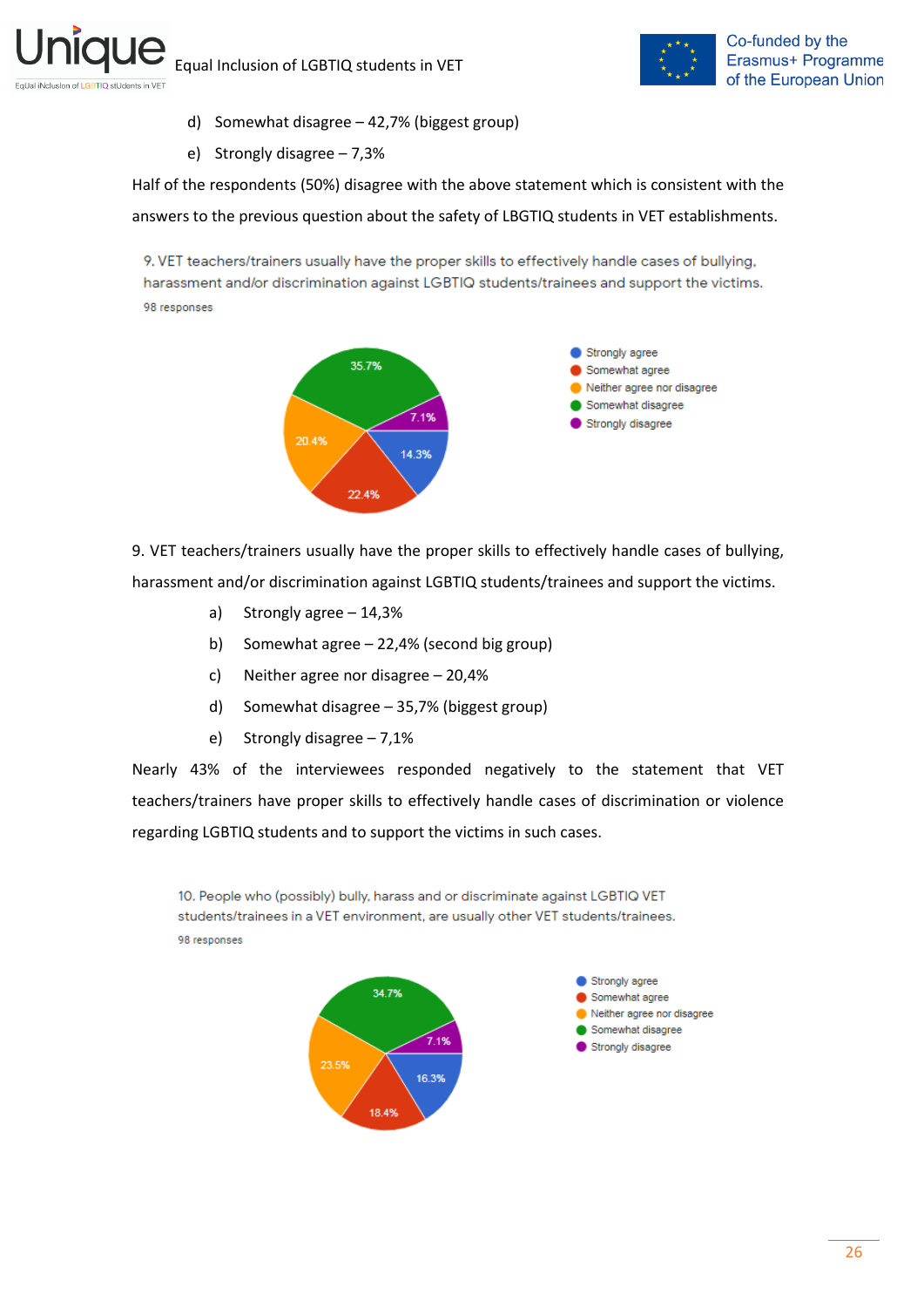

10. People who (possibly) bully, harass and or discriminate against LGBTIQ VET students/trainees in a VET environment, are **usually** other VET students/trainees.

- a) Strongly agree 16,3%
- b) Somewhat agree -18,4%
- c) Neither agree nor disagree 23,5% (second big group)
- d) Somewhat disagree 34,7% (Biggest group)
- e) Strongly disagree 7,1%

Some 35% of the participants agreed with the above statement while nearly 42% disagreed.

11. People who (possibly) bully, harass and or discriminate against LGBTIQ VET students/trainees in a VET environment, are usually VET professional staff (e.g., VET teachers/trainers, administrative staff etc.). 99 responses



11. People who (possibly) bully, harass and or discriminate against LGBTIQ VET students/trainees in a VET environment, are **usually** VET professional staff (e.g., VET teachers/trainers, administrative staff etc.).

- a) Strongly agree 15,2%
- b) Somewhat agree 19,2% (Second big group)
- c) Neither agree nor disagree 16,2%
- d) Somewhat disagree 41,4% (Biggest group)
- e) Strongly disagree 8,1%

Notably, half of the respondents disagreed with the statement that such a behaviour may originate from VET professional staff.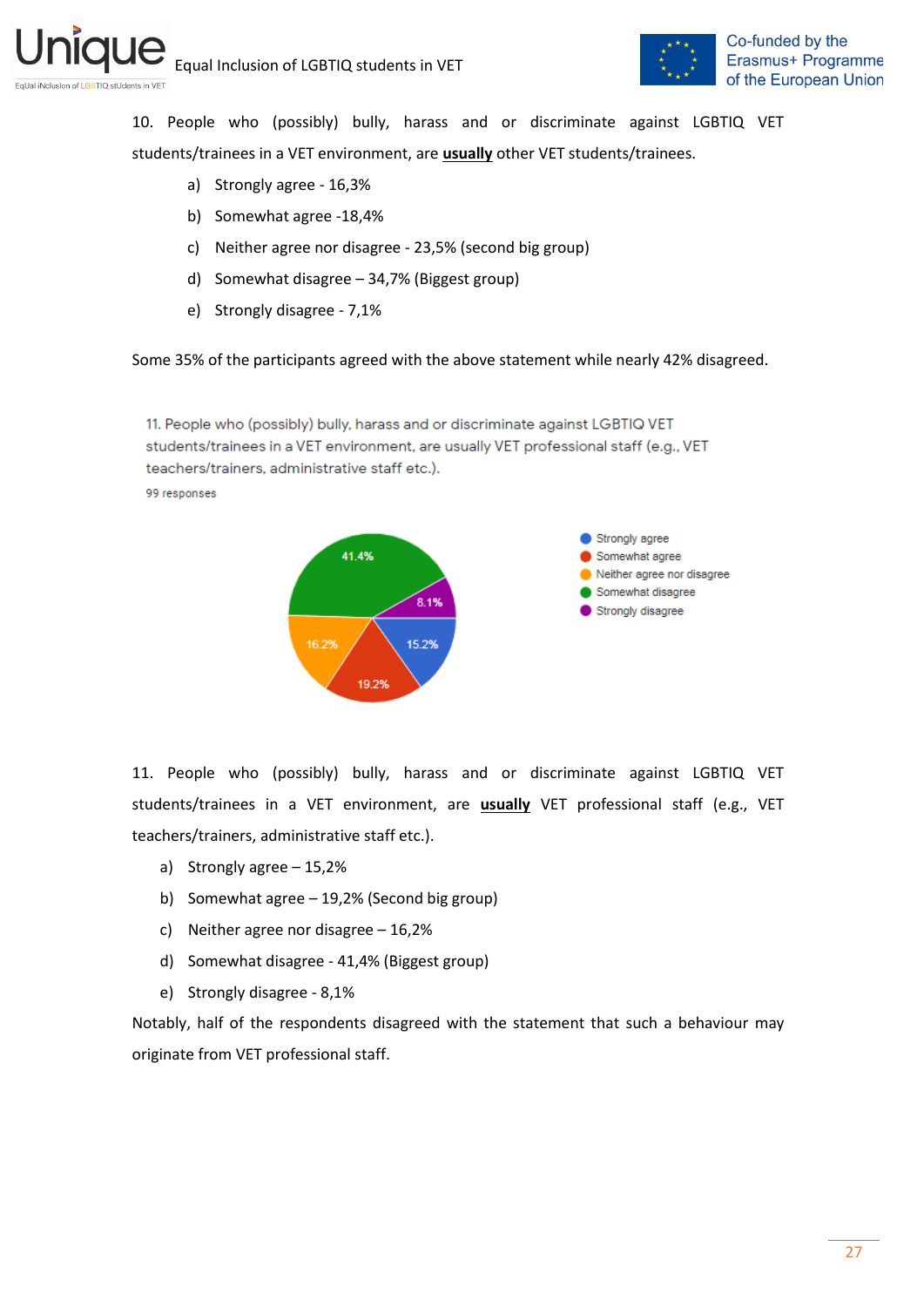

Co-funded by the Erasmus+ Programme of the European Union

12. Measures preventing and combatting bullying, harassment against and/or discrimination against LGBTIQ students/trainees should be taken in VET environments. 98 responses



12. Measures preventing and combatting bullying, harassment against and/or discrimination against LGBTIQ students/trainees should be taken in VET environments.

- a) Strongly agree -16,3%
- b) Somewhat agree 17,3%
- c) Neither agree nor disagree -24,5% (Second big group)
- d) Somewhat disagree 33,7% (Biggest group)
- e) Strongly disagree 8,6%

About one third of the respondents shared the opinion that such measures are needed and should be adopted, while as much as 42% do not believe such measures would be necessary.

13. For VET teachers/trainers only:

After students have completed their training, they may have to provide LGBTQI clients with their services. Which of the following answers represents the way you think this should be dealt with in your VET courses? 3 responses



13. For VET teachers/trainers only: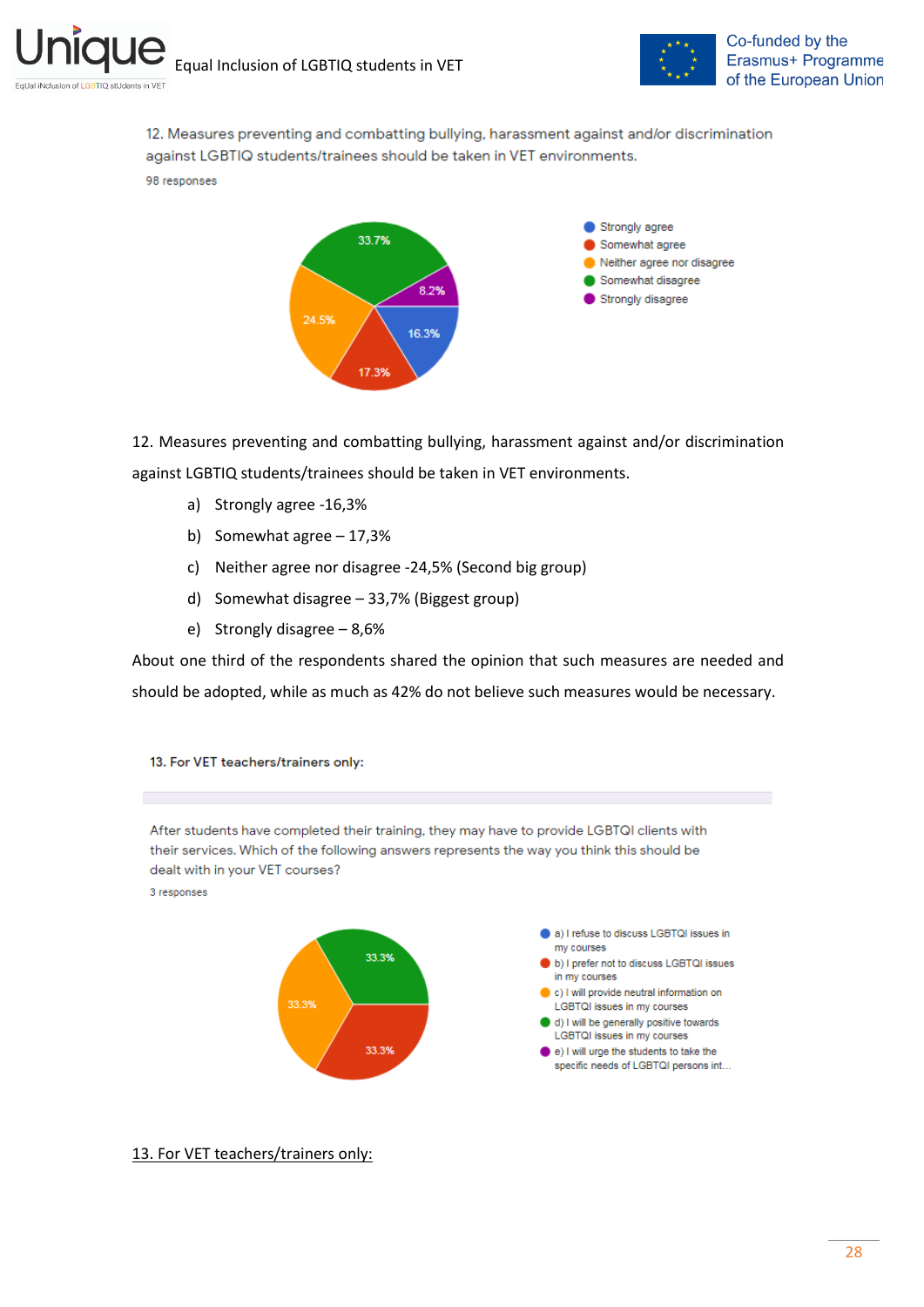

After students have completed their training, they may have to provide LGBTIQ clients with their services. Which of the following answers represents the way you think this should be dealt with in your VET courses?

- a) I refuse to discuss LGBTIQ issues in my courses
- b) I prefer not to discuss LGBTIQ issues in my courses 33,3%
- c) I will provide neutral information on LGBTIQ issues in my courses– 33,3%
- d) I will be generally positive towards LGBTIQ issues in my courses– 33,3%
- e) I will urge the students to take the specific needs of LGBTIQ persons into account

Equal answers to b), c) and  $d$ ) – 33,3%

For VET students/trainees only:

After having completed your training, you may have to provide LGBTQI clients with your services. Which of the following answers better represents the way you are going to deal with them?

98 responses



#### 14. For VET students/trainees only:

After having completed your training, you may have to provide LGBTIQ clients with your services.

Which of the following answers better represents the way you are going to deal with them?

- a) I will refuse to provide my services to them  $-8.2%$
- b) I will prefer not to provide my services to them 11,2%
- c) I will provide my services to them while being distant 36,7% (Biggest group)
- d) I will be friendly/professional but not interested to their needs as LGBTIQ persons despite the fact that these needs may be linked to the services provided – 27,6% (Second biggest group)
- e) I will be friendly/professional and take their needs as LGBTIQ persons into account - 16,3%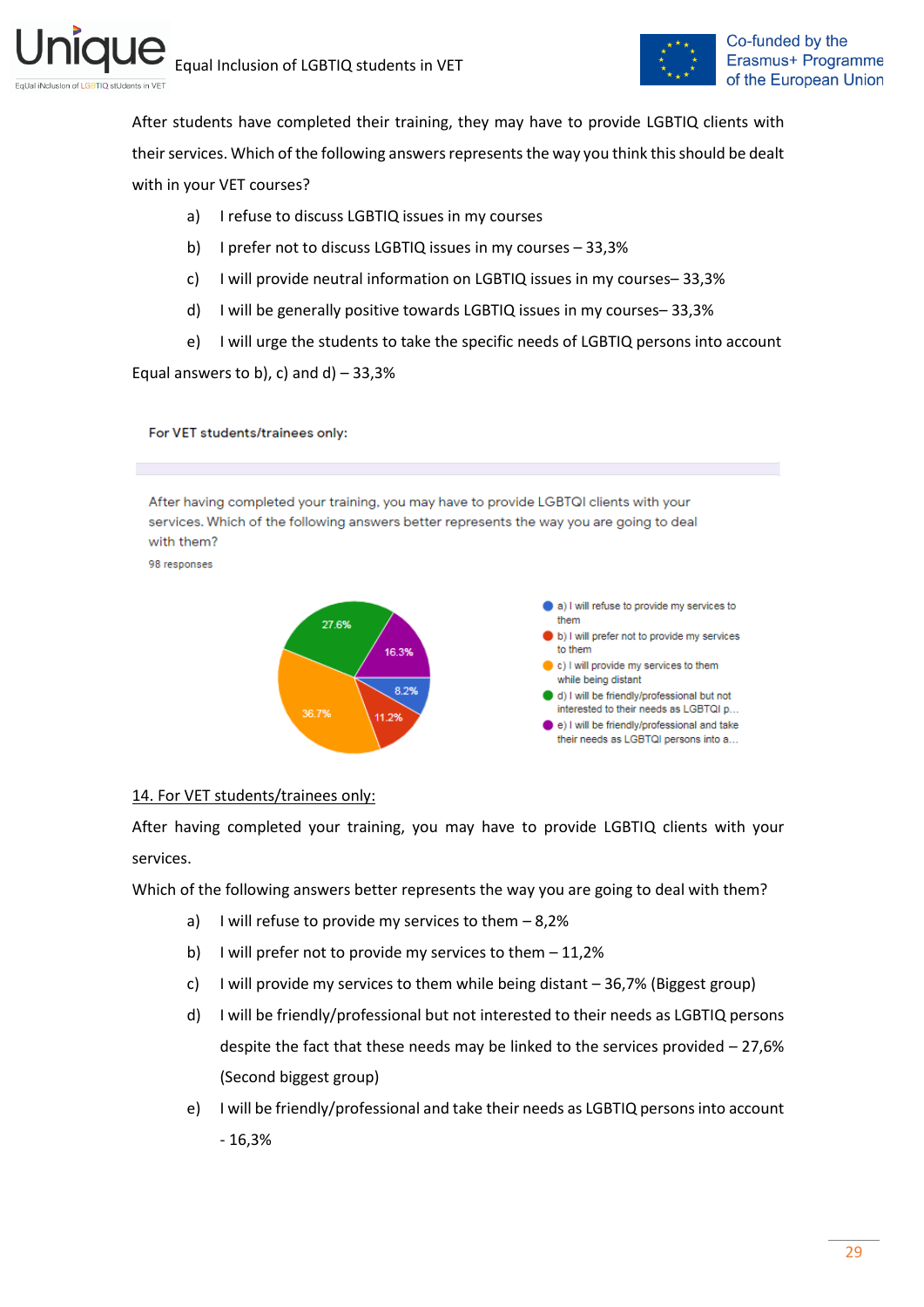

More than one third of the students (36.7%) said they would provide their services to LGBTIQ persons while being distant, followed by 27.6% that will be friendly and professional but not interested in their needs. Notably, only 16,3% would take the needs of LGBTIQ persons into account, while 11.2% would prefer not to, and 8.2% would refuse to provide their services to LGBTIQ persons.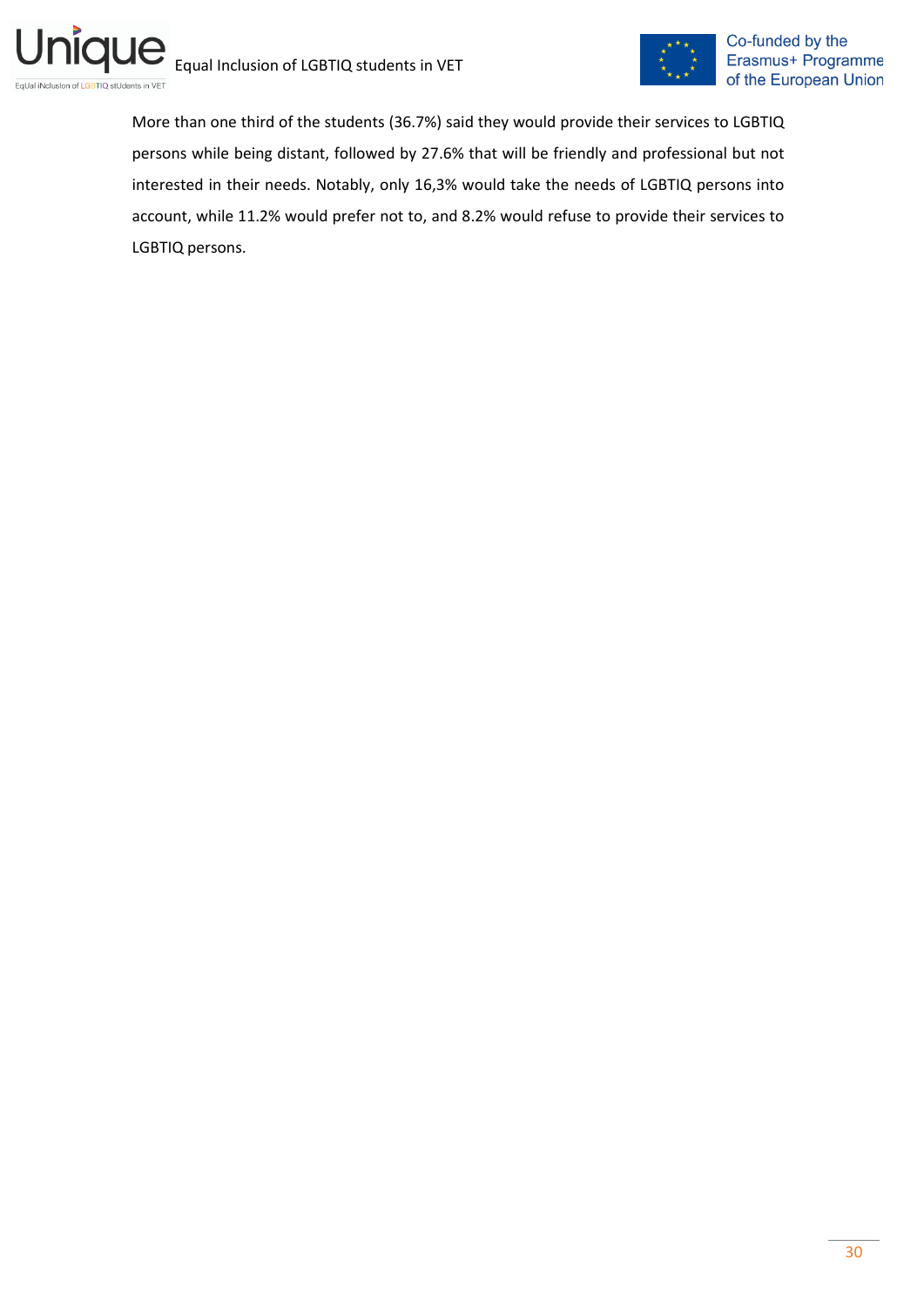

## <span id="page-30-0"></span>Part C: Conclusions

ni

The results of the research (the desk research and the online survey, focus groups and interviews) show that the school environment in Bulgaria massively tolerates homophobic behaviour and offensive language towards students, and cases of harassment are widespread. Simultaneously, this trend is not yet perceived as a serious problem that needs attention from students, school staff and the families. Lack of attention to the problem contributes to the formation of a hostile environment not only for LGBTIQ students but also for every student subject to hate speech. These are just a small part of the worrying trends that the study has identified, and they show the presence of a hostile learning environment, which has a tangible negative impact on students in Bulgaria. As a result, those of them that are perceived as "different" or a minority, suffer verbal and physical harassment and even violence, which leads to an overall feeling of non-belonging at school, insecurity and deteriorating mental state.

In order to facilitate the access and equal participation of LGBTIQ people in the VET sector and to promote LGBTIQ-inclusive and safe VET environments for learners/trainees, VET organizations/schools need to be adequately informed and prepared to intervene. School administrations have the full authority to create and communicate anti-bullying policies within their respective schools. Currently, this is not the case and further efforts should be made in this direction. As there is an overall Mechanism in regulation, we urge the Ministry of Education to strengthen the existing framework and support school administrations to apply it efficiently. This will help school staff effectively address reports of harassment and assault by students and will help nurture the trust of the most vulnerable students in the school authorities. Development of relevant training materials and organization of training activities targeting VET teachers/trainers would be a useful and sufficient measure to tackle the phenomenon. Last but not least, it would be useful to hold training courses for teachers and students and parents for tolerance, health, sexual issues, etc.